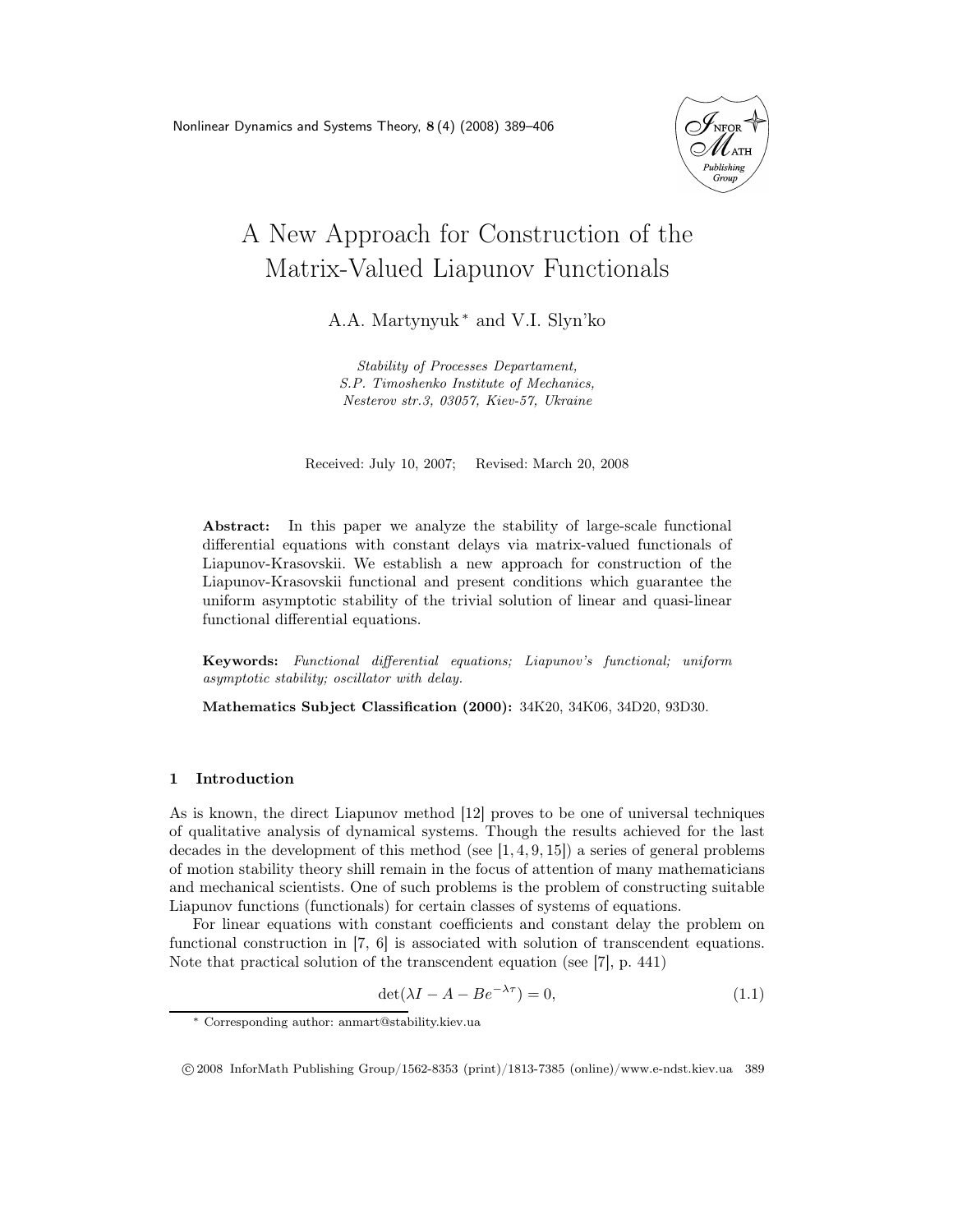may prove to be a problem difficult to be solved, especially in the case when the system under investigation is of large dimensions.

In the case when equation (1.1) is solved, stability of zero solution follows automatically and construction of the functional has the meaning of converse theorem.

In the context of our approach the methods of construction of functionals from [6, 7] etc. may be useful in the construction of diagonal elements of matrix-valued functional provided all necessary constants and comparison functions in their above and below estimates will satisfy appropriate conditions.

General conclusion of the carried out analysis is as follows. The approaches involving solution of transcendent equation are hardly applicable for the construction of functionals for large-scale delay systems. In the case of systems of small dimensions the proposed methods of functional constructions can be applied to construct diagonal elements of matrix-valued functional, however the methods in themselves can not solve the problem on stability of the initial large scale system.

The aim of this paper is to present a new method of constructing the Liapunov functionals for the class of linear delay systems. The method is based on the idea of approximation of functional differential equation by the system of difference equations (see [4]) in combination with the idea of application of matrix-valued Liapunov functional (see [16]). This allows one to extend the class of admissible functionals suitable for construction of the Liapunov functionals for the system of equations under consideration.

An auxiliary result in this paper is a method of constructing the matrix-valued function for a system of difference equations of larger dimensions (see [18]).

### 2 Notation and Assumptions

In this section we introduce main designations used in the paper and assumptions on the systems under consideration.

Let  $r > 0$  be given and  $\mathcal{C} = C([-r, 0], R^n)$  be the space of continuous functions mapping  $[-r, 0]$  into  $R^n$ . For  $\varphi \in \mathcal{C}$  we define the norm

$$
\|\varphi\| = \sup_{-r \le \theta \le 0} |\varphi(\theta)|,\tag{2.1}
$$

where  $|\cdot|$  means the Euclidean norm in  $R^n$ . Let  $C_H$  be an open subset of C for the elements of which  $\|\varphi\| < H$  and  $0 \in C_H$ . If  $x : [-r, a) \to R^n$  and is continuous,  $0 < a \leq +\infty$ , then for each  $t \in [0, a)$  in  $C_H$   $x_t(s) = x(t + s)$ ,  $-r \leq s \leq 0$ . In addition to norm (2.1) we apply the norm

$$
\|\varphi\|_{L_2} = \left\{ \int_{-r}^{0} |\varphi(\theta)|^2 d\theta \right\}^{1/2}
$$
 (2.2)

in the space  $L_2([-r, 0], R^n)$  of Lebesque functions integrated with square.

We study below the system with finite delay

$$
\frac{dx}{dt} = F(x, x_t), \quad x_{t_0} = \varphi_0 \in \mathcal{C}, \quad t_0 \ge 0,
$$
\n(2.3)

where  $x \in R^n$ ,  $F \in C(R^n \times \mathcal{C}, R^n)$ , which has a linear approximation

$$
\frac{dx}{dt} = Ax(t) + Bx(t - r) + f(x, x_t).
$$
 (2.4)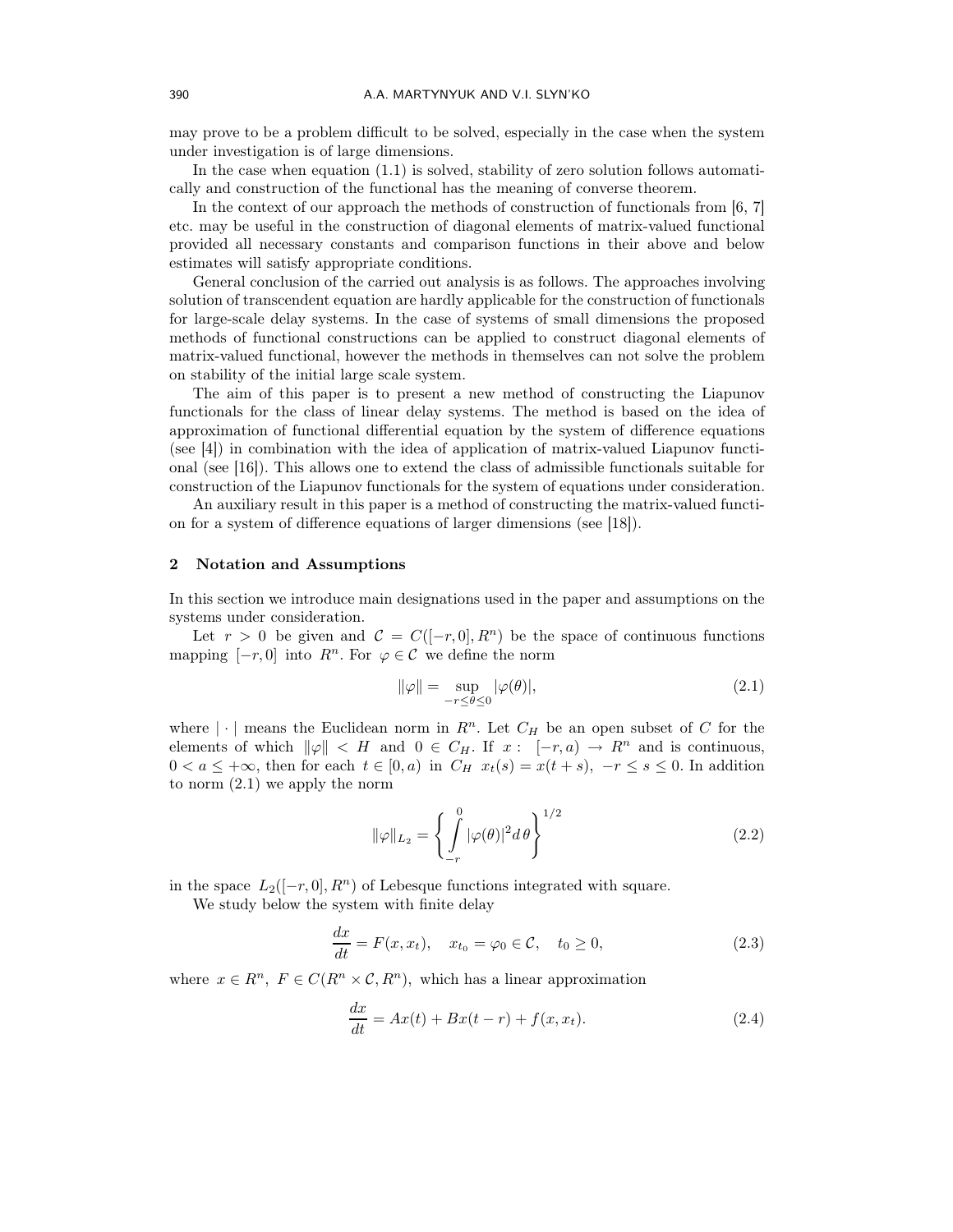Here A and B are constant  $n \times n$  matrices,  $x(t)$  is n-dimensional vector,  $r \geq 0$ ,  $f \in$  $C(R^n \times \mathcal{C}, R^n)$ . The linear approximation of system (2.4)

$$
\frac{dx}{dt} = Ax(t) + Bx(t - r)
$$
\n(2.5)

is decomposed into two subsystems

$$
\begin{aligned} \frac{dx_1}{dt} &= A_{11}x_1(t) + A_{12}x_2(t) + B_{11}x_1(t-r) + B_{12}x_2(t-r),\\ \frac{dx_2}{dt} &= A_{21}x_1(t) + A_{22}x_2(t) + B_{21}x_1(t-r) + B_{22}x_2(t-r), \end{aligned} \tag{2.6}
$$

where  $x_i \in R^{n_i}$ ,  $i = 1, 2, (x_1^{\mathrm{T}}, x_2^{\mathrm{T}})^{\mathrm{T}} = x$ ,  $A_{ij}$  and  $B_{ij}$  are constant matrices of the appropriate dimensions for which the independent sybsystems are

$$
\begin{aligned} \frac{dx_1}{dt} &= A_{11}x_1(t) + B_{11}x_1(t-r),\\ \frac{dx_2}{dt} &= A_{22}x_2(t) + B_{22}x_2(t-r). \end{aligned} \tag{2.7}
$$

For system (2.6) the matrix-valued functional

$$
U(x,\varphi(\cdot))\,\colon\ R^n \times \mathcal{C}^n \to R^{2 \times 2} \tag{2.8}
$$

is constructed of some scalar elements  $v_{ij}(\varphi_1, \varphi_2), i, j = 1, 2$ , under additional assumptions on matrices  $A_{ii}$  and  $B_{ii}$ ,  $i = 1, 2$  of system (2.7).

The scalar functional (cf. [3])

$$
v(x,\varphi,\eta) = \eta^{\mathrm{T}} U(x,\varphi(\cdot))\eta, \quad \eta \in R_+^2, \quad \eta > 0,
$$
\n(2.9)

together with upper right derivative number [9]

$$
D^+v(x,\varphi,\eta)\big|_{(2.4)}:\quad R^n\times\mathcal{C}\to R
$$

is the Liapunov–Krasovskii functional, if it solves the problem on stability of the state  $x = 0$  of the system  $(2.4)$ .

We recall that  $D^+v(x,\varphi,\eta)|_{(2.4)}$  is calculated by the formula

$$
D^{+}v(x,\varphi,\eta)\big|_{(2.4)} = \eta^{\mathrm{T}}D^{+}U(x,\varphi)\big|_{(2.4)}\eta,
$$

where

$$
D^{+}U(x,\varphi)\big|_{(2.4)}=\limsup_{\theta\to 0^+}\{[U(x+\theta F(x,\varphi),\varphi(0)+\theta F(x,\varphi))-U(x,\varphi(0))]\theta^{-1}\}
$$

is calculated element-wise. Before we start the solution of the problem on construction of functional (2.8) we need some results for the system of difference equations.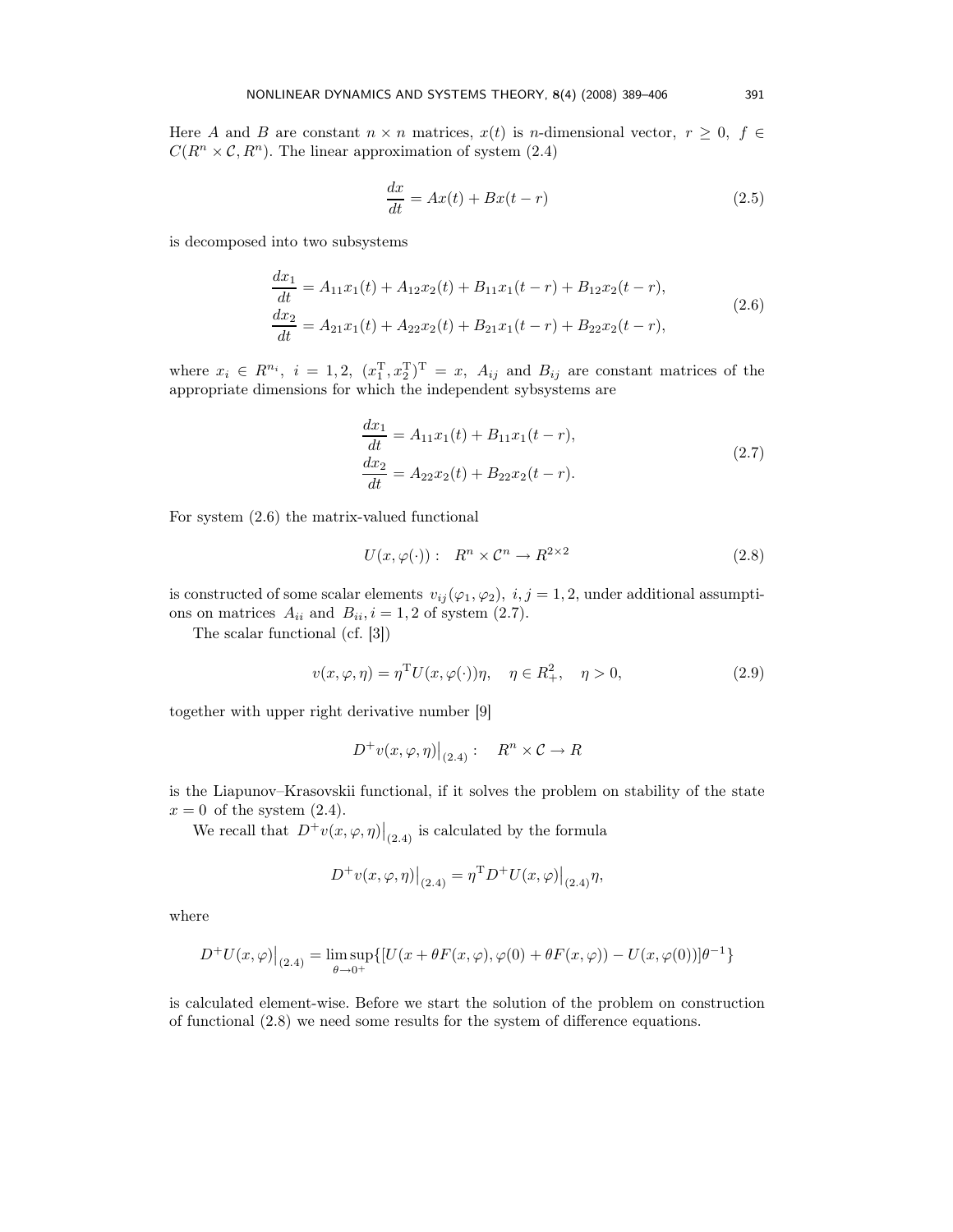### 3 An Approach to Construction of Liapunov-Krasovskii Functionals

Now we consider autonomous linear system (2.5). Assume that for subsystems (2.7) the functionals

$$
v_{11}(\varphi_1) = \varphi_1^{\mathrm{T}}(0)P_{11}\varphi_1(0) + 2\varphi_1^{\mathrm{T}}(0)\int_{-r}^{0} K_1(\theta)\varphi_1(\theta) d\theta + \int_{-r}^{0} \varphi_1^{\mathrm{T}}(\theta)\Gamma_1(\theta)\varphi_1(\theta) d\theta + \int_{-r}^{0} \int_{-r}^{0} \varphi_1^{\mathrm{T}}(\xi)\gamma_1(\xi,\eta)\varphi_1(\eta) d\xi d\eta, v_{22}(\varphi_2) = \varphi_2^{\mathrm{T}}(0)P_{22}\varphi_2(0) + 2\varphi_2^{\mathrm{T}}(0)\int_{-r}^{0} K_2(\theta)\varphi_2(\theta) d\theta + \int_{-r}^{0} \varphi_2^{\mathrm{T}}(\theta)\Gamma_2(\theta)\varphi_2(\theta) d\theta + \int_{-r}^{0} \int_{-r}^{0} \varphi_2^{\mathrm{T}}(\xi)\gamma_2(\xi,\eta)\varphi_2(\eta) d\xi d\eta,
$$
\n(3.1)

are constructed somehow, where  $P_{11}$ ,  $P_{22}$  are constant symmetric positive definite matrices,

$$
K_1, \Gamma_1 \in C([-r, 0], R^{n_1 \times n_1}), \qquad K_2, \Gamma_2 \in C([-r, 0], R^{n_2 \times n_2}),
$$
  

$$
\gamma_1 \in C([-r, 0] \times [-r, 0], R^{n_1 \times n_1}), \quad \gamma_2 \in C([-r, 0] \times [-r, 0], R^{n_2 \times n_2}).
$$

Further we employ the idea of approximation of system (2.6) by system of difference equations. With this in mind we divide the segment  $[-r, 0]$  into N equal parts of length h, i.e.  $Nh = r$ ; the derivatives  $\frac{dx_i}{dt}$ ,  $i = 1, 2$ , are approximated by the differences  $(x_i(t+h) - x_i(t))h^{-1}$ . The system of difference equations corresponding to system (2.7) is (cf. Hale  $[4]$ )\*

<sup>x</sup>e<sup>11</sup>(<sup>τ</sup> + 1) = (In<sup>1</sup> <sup>+</sup> hA11)xe<sup>11</sup>(τ) + hB11xe1<sup>N</sup> (t) + hA12xe<sup>21</sup>(t) + hB12xe2<sup>N</sup> (t), <sup>x</sup>e<sup>12</sup>(<sup>τ</sup> + 1) = <sup>x</sup>e<sup>11</sup>(τ), . . . . . . . . . . . . . . . . . . . . . . . . . . . . . . . . . . . . . . . . . . . <sup>x</sup>e1<sup>N</sup> (<sup>τ</sup> + 1) = <sup>x</sup>e1N−1(τ), <sup>x</sup>e<sup>21</sup>(<sup>τ</sup> + 1) = (In<sup>2</sup> <sup>+</sup> hA22)xe<sup>21</sup> <sup>+</sup> hB22xe2<sup>N</sup> (τ) + hA12xe<sup>21</sup>(τ) + hB12xe2<sup>N</sup> (τ), <sup>x</sup>e<sup>22</sup>(<sup>τ</sup> + 1) = <sup>x</sup>e<sup>21</sup>(τ), . . . . . . . . . . . . . . . . . . . . . . . . . . . . . . . . . . . . . . . . . . . <sup>x</sup>e<sup>2</sup><sup>N</sup> (<sup>τ</sup> + 1) = <sup>x</sup>e<sup>2</sup>N−1(τ), (3.2)

where  $I_{n_1}, I_{n_2}$  are identity matrices of the corresponding dimensions.

The point  $\widetilde{x}_i(0) = (\varphi_i(0), \varphi_i(-h), \dots, \varphi_i(-Nh))^{\mathrm{T}}$  corresponds to the initial functi-<br>resisting solution  $\widetilde{x}_i$  ( $\widetilde{z}^{\mathrm{T}}$   $\widetilde{z}^{\mathrm{T}}$ )T of entire of difference experience (2.2) on specifying solution  $\tilde{x} = (\tilde{x}_1^T, \tilde{x}_2^T)^T$  of system of difference equations (3.2).

Further we present system (3.2) in matrix form

$$
\widetilde{x}_1(\tau + 1) = A_{11}\widetilde{x}_1(\tau) + A_{12}\widetilde{x}_2(\tau), \n\widetilde{x}_2(\tau + 1) = A_{21}\widetilde{x}_1(\tau) + A_{22}\widetilde{x}_2(\tau),
$$
\n(3.3)

<sup>∗</sup> It should be noted here that for stability analysis of the zero solution of system (2.3) with decomposition  $(2.6)$  a formal approach presented by Hale  $[4]$ , p.  $138-141$ , is employed.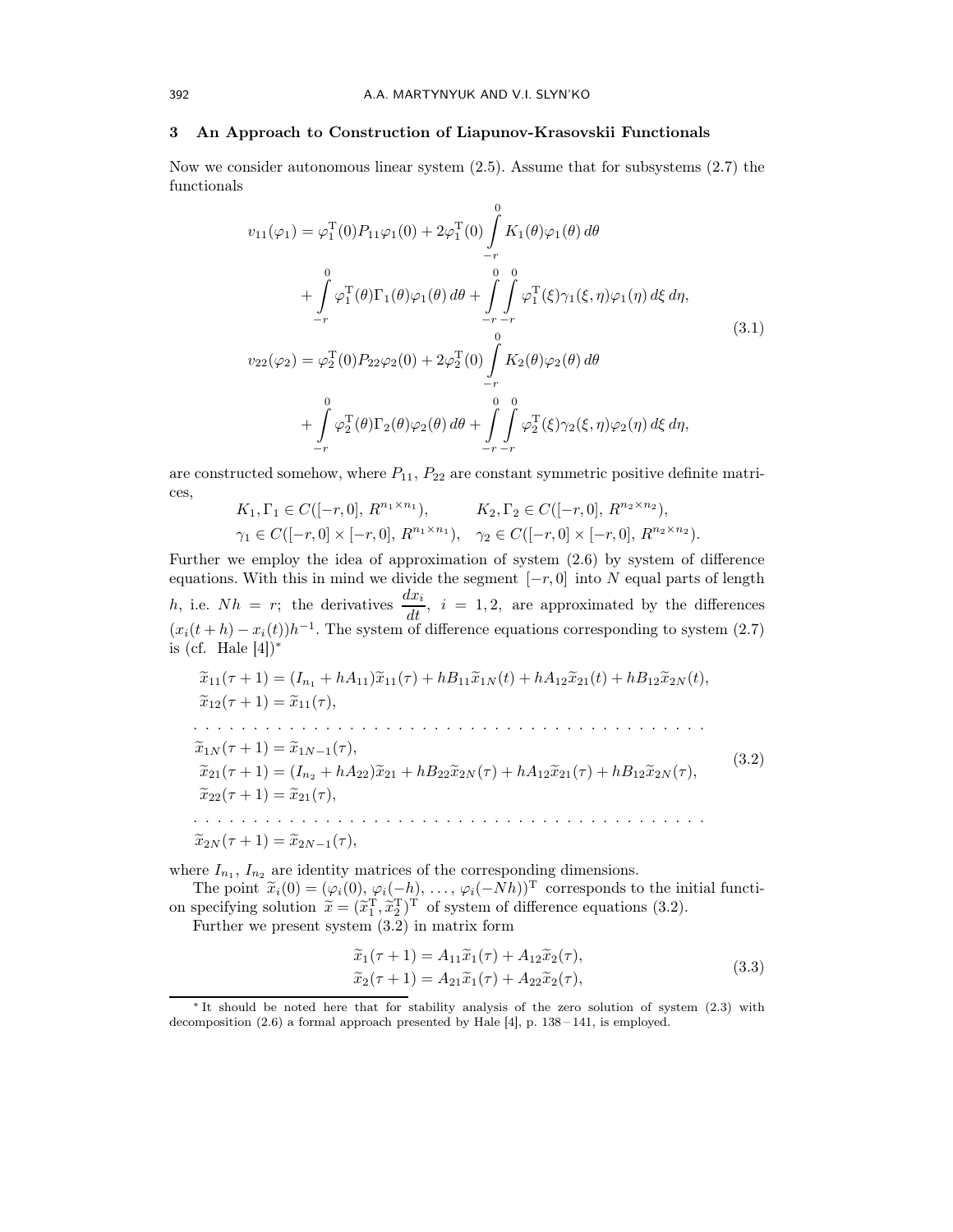where  $\widetilde{x}_1 \in R^{n_1(N+1)}$ ,  $\widetilde{x}_2 \in R^{n_2(N+1)}$  and

$$
\tilde{A}_{11} = \begin{pmatrix}\nI_{n_1} + hA_{11} & O_{n_1} & \dots & O_{n_1} & hB_{11} \\
I_{n_1} & O_{n_1} & \dots & O_{n_1} & O_{n_1} \\
\vdots & \vdots & \ddots & \vdots & \vdots \\
O_{n_1} & \dots & \dots & I_{n_1} & O_{n_1}\n\end{pmatrix},
$$
\n
$$
\tilde{A}_{22} = \begin{pmatrix}\nI_{n_2} + hA_{22} & O_{n_2} & \dots & O_{n_2} & hB_{22} \\
I_{n_2} & O_{n_2} & \dots & O_{n_2} & O_{n_2} \\
\vdots & \vdots & \ddots & \vdots & \vdots \\
O_{n_2} & \dots & \dots & I_{n_2} & O_{n_2}\n\end{pmatrix},
$$
\n
$$
\tilde{A}_{12} = \begin{pmatrix}\nhA_{12} & O_{n_1 \times n_2} & \dots & hB_{12} \\
O_{n_1 \times n_2} & O_{n_1 \times n_2} & \dots & O_{n_1 \times n_2} \\
\vdots & \vdots & \ddots & \vdots & \vdots \\
O_{n_1 \times n_2} & \dots & \dots & O_{n_1 \times n_2}\n\end{pmatrix},
$$
\n
$$
\tilde{A}_{21} = \begin{pmatrix}\nhA_{21} & O_{n_2 \times n_1} & \dots & hB_{21} \\
O_{n_2 \times n_1} & O_{n_2 \times n_1} & \dots & O_{n_2 \times n_1} \\
\vdots & \vdots & \vdots & \ddots & \vdots \\
O_{n_2 \times n_1} & \dots & \dots & O_{n_2 \times n_1}\n\end{pmatrix}.
$$

Let k be arbitrary number, then vector  $(\tilde{x}_1^T(kh), x_2^T(kh))^T$  is a phase vector for system (3.3) for any  $t = kh$ . For sufficiently small h vector  $\tilde{x}_i(kh)$ ,  $i = 1, 2$ , is an exact enough approximation of solutions of system (2.7) at points  $kh, k = 0, -1, \ldots, -N$ .

Functionals  $v_{11}(\varphi_1)$  and  $v_{22}(\varphi_2)$  are approximated by the quadratic forms

$$
\widetilde{v}_{11}(\widetilde{x}_1) = \widetilde{x}_1^T \widetilde{P}_{11} \widetilde{x}_1, \quad \widetilde{v}_{22}(\widetilde{x}_2) = \widetilde{x}_2^T \widetilde{P}_{22} \widetilde{x}_2,\tag{3.4}
$$

where

$$
\widetilde{P}_{11} = \begin{pmatrix}\nNP_{11} & k_{11}^{\mathrm{T}} & k_{12}^{\mathrm{T}} & \dots & k_{1N}^{\mathrm{T}} \\
k_{11} & \alpha_{11}^{\mathrm{T}} & \alpha_{12}^{\mathrm{T}} & \dots & \alpha_{1N}^{\mathrm{T}} \\
k_{12} & \alpha_{12}^{\mathrm{T}} & \alpha_{22}^{\mathrm{T}} & \dots & \alpha_{2N}^{\mathrm{T}} \\
\vdots & \vdots & \vdots & \ddots & \vdots \\
k_{1N} & \alpha_{1N}^{\mathrm{T}} & \alpha_{2N}^{\mathrm{T}} & \dots & \alpha_{NN}^{\mathrm{T}}\n\end{pmatrix},
$$
\n
$$
\widetilde{P}_{22} = \begin{pmatrix}\nNP_{22} & k_{21}^{\mathrm{T}} & k_{22}^{\mathrm{T}} & \dots & k_{2N}^{\mathrm{T}} \\
k_{21} & \alpha_{11}^{\mathrm{T}} & \alpha_{12}^{\mathrm{T}} & \dots & \alpha_{1N}^{\mathrm{T}} \\
k_{22} & \alpha_{12}^{\mathrm{T}} & \alpha_{22}^{\mathrm{T}} & \dots & \alpha_{2N}^{\mathrm{2}} \\
\vdots & \vdots & \vdots & \ddots & \vdots \\
k_{2N}^{\mathrm{2}} & \alpha_{1N}^{\mathrm{T}} & \alpha_{2N}^{\mathrm{2}} & \dots & \alpha_{NN}^{\mathrm{2}}\n\end{pmatrix}.
$$

Here the constant matrices  $P_{11}$ ,  $P_{22}$ ,  $k_{ji}$ ,  $\alpha_{ij}^j$ ,  $i = 1, 2, ..., N$ ,  $j = 1, 2$ , of the corresponding dimensions are determined as

$$
k_{ji} = K_j(-hi), \quad \alpha_{ii}^j = \Gamma_j(-ih), \quad i = 1, 2, ..., N, \quad j = 1, 2, \n\alpha_{ij}^1 = \gamma_1(-hi, -hj), \quad \alpha_{ij}^2 = \gamma_2(-hi, -hj), \quad i, j = 1, 2, ..., N, \quad i \neq j.
$$

We construct the non-diagonal element  $v_{12}(\tilde{x}_1, \tilde{x}_2)$  of the matrix-valued functional  $U(\widetilde{x}_1, \widetilde{x}_2)$  in the bilinear form

$$
v_{12}(\widetilde{x}_1, \widetilde{x}_2) = \widetilde{x}_1^{\mathrm{T}} \widetilde{P}_{12} \widetilde{x}_2, \tag{3.5}
$$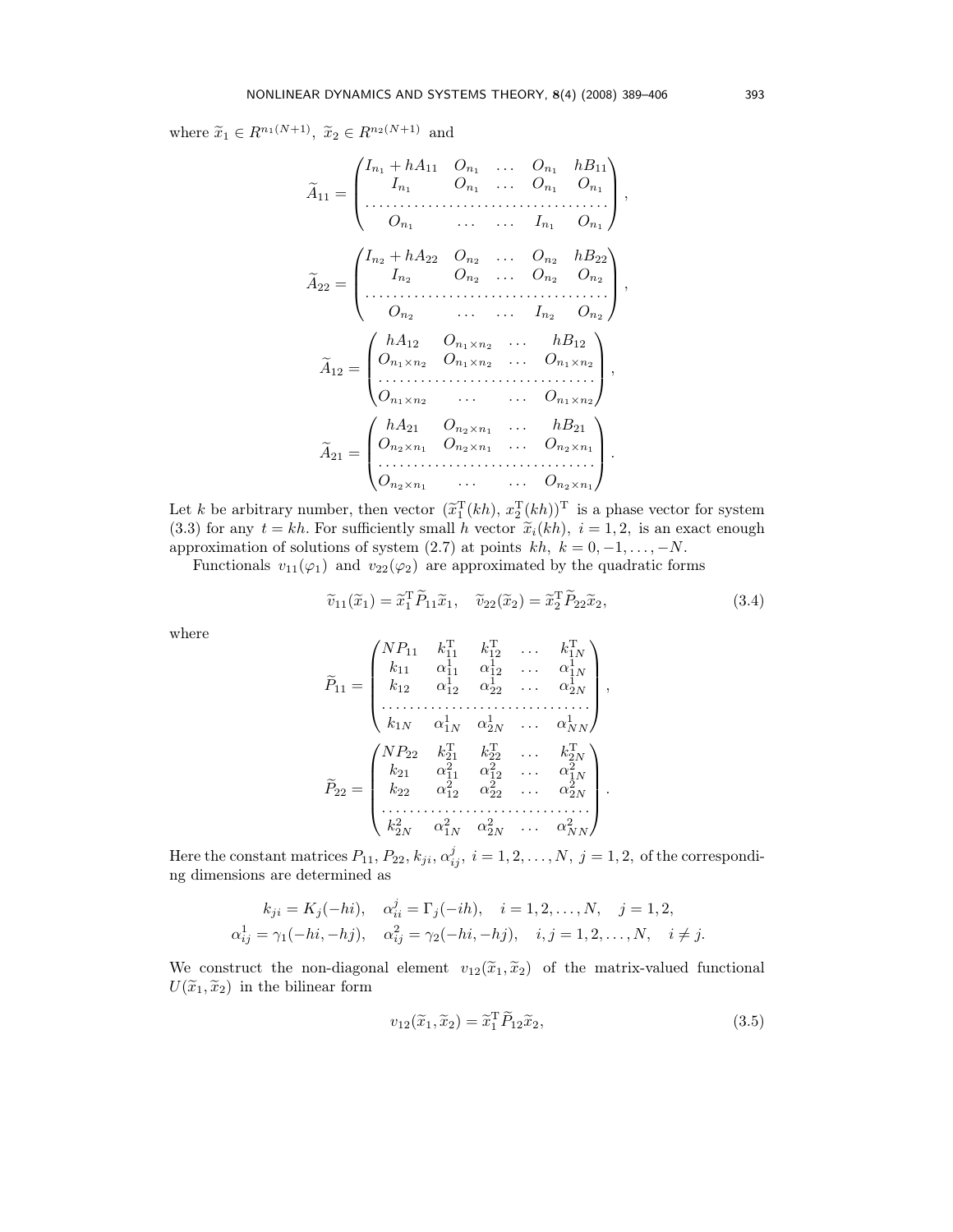where matrix  $\widetilde{P}_{12}$  satisfies the equation

$$
\widetilde{A}_{11}^{\mathrm{T}} \widetilde{P}_{12} \widetilde{A}_{22} - \widetilde{P}_{12} = -\frac{\eta_1}{\eta_2} \widetilde{A}_{11}^{\mathrm{T}} \widetilde{P}_{11} \widetilde{A}_{12} - \frac{\eta_2}{\eta_1} \widetilde{A}_{21}^{\mathrm{T}} \widetilde{P}_{22} \widetilde{A}_{22}
$$
\n(3.6)

and has the form

$$
\widetilde{P}_{12} = \begin{pmatrix}\nNP_{12} & s_1^2 & s_2^2 & \dots & s_N^2 \\
s_1^1 & q_{11} & q_{12} & \dots & q_{1N} \\
s_2^1 & q_{21} & q_{22} & \dots & q_{2N} \\
\vdots & \vdots & \vdots & \ddots & \vdots \\
s_N^1 & q_{N1} & q_{N2} & \dots & q_{NN}\n\end{pmatrix}.
$$

Here  $P_{12}$ ,  $s_i^j$ ,  $q_{ij}$  are matrices and  $\eta_1$ ,  $\eta_2$  are positive constants.

In terms of equation (3.6) we get

$$
(NP_{12} + rA_{11}^{T}P_{12} + s_{1}^{1})(I_{n_{2}} + hA_{22}) + s_{1}^{2} + hA_{11}^{T}s_{1}^{2} + q_{11} - NP_{12}
$$
  
= 
$$
-\frac{r\eta_{1}}{\eta_{2}}P_{11}A_{12} - hr\frac{\eta_{1}}{\eta_{2}}A_{11}P_{11}A_{12} - h\frac{\eta_{1}}{\eta_{2}}k_{11}A_{11}k_{1N}^{T}A_{12}
$$

$$
- r\frac{\eta_{2}}{\eta_{1}}A_{21}^{T}P_{22} - r\frac{\eta_{1}}{\eta_{2}}hA_{21}^{T}P_{22}A_{22} - \frac{\eta_{2}}{\eta_{1}}hA_{21}^{T}k_{2N}A_{21}^{T}k_{21}^{T},
$$
(3.7)

$$
s_i^2 - s_{i-1}^2 + hA_{11}^T s_i^2 + q_{1i} = -\frac{\eta_2}{\eta_1} hA_{21}^T k_{2i}, \quad i = 2, \dots, N,
$$
 (3.8)

$$
hs_i^1 B_{22} - q_{i-1,N} = -\frac{\eta_1}{\eta_2} h k_{1i}^{\mathrm{T}} B_{12}, \quad i = 2, \dots, N,
$$
\n(3.9)

$$
hB_{11}^{T}s_i^2 - q_{N,i-1} = -\frac{\eta_2}{\eta_1} hB_{21}^{T}k_{2i}, \quad i = 2, \dots, N,
$$
\n(3.10)

$$
rP_{12}B_{22} + hrA_{11}^{T}P_{12}B_{22} + hs_{1}^{T}B_{22} - s_{N}^{2} = -\frac{\eta_{1}}{\eta_{2}}rP_{11}B_{12}
$$

$$
-\frac{r\eta_{1}}{\eta_{2}}hA_{11}^{T}P_{11}B_{12} - \frac{\eta_{1}}{\eta_{2}}hk_{11}B_{12} - \frac{r\eta_{2}}{\eta_{1}}hA_{21}^{T}P_{22}B_{22},
$$
(3.11)

$$
rB_{11}^{T}P_{12} + hrB_{11}^{T}P_{12}A_{22} + hB_{11}^{T}s_{1}^{2} - s_{N}^{1} = -\frac{r\eta_{1}}{\eta_{2}}hB_{11}^{T}P_{11}A_{12}
$$

$$
-\frac{r\eta_{2}}{\eta_{1}}B_{21}^{T}P_{22} - \frac{r\eta_{2}}{\eta_{1}}hB_{21}^{T}P_{22}A_{22} - \frac{\eta_{2}}{\eta_{1}}hB_{21}^{T}k_{12}^{T},
$$
(3.12)

$$
s_i^1 + h s_i^1 A_{22} - s_{i-1}^1 + q_{i1} = -h k_{1i} A_{12}, \quad i = 2, ..., N,
$$
 (3.13)

$$
q_{NN} = h \left( B_{11}^{\mathrm{T}} B_{22} + \frac{\eta_1}{\eta_2} B_{11} B_{12} + \frac{\eta_2}{\eta_1} B_{21} B_{22} \right), \tag{3.14}
$$

$$
q_{ii} = \text{const}, \quad q_{ij} = q_{i-1,j-1}, \quad i, j = 2, \dots, N. \tag{3.15}
$$

From equation (3.7), in view of (3.4) and  $h \to 0$  we get<sup>\*</sup>

$$
A_{11}^{\mathrm{T}}P_{12} + P_{12}A_{22} = -\frac{\eta_1}{\eta_2}P_{11}A_{12} - \frac{\eta_2}{\eta_1}A_{21}^{\mathrm{T}}P_{22} - \frac{1}{r}(S_1(0) + S_2(0)).
$$
 (3.16)

Similarly in view of (3.15) we get from (3.9)

$$
q_{1i} = q_{N+1-i,N} = h(s_{N+2-i}^{1}B_{22} + k_{1,N+2-i}^{T}B_{12}).
$$
\n(3.17)

<sup>\*</sup> From here on in formulas  $(3.7)$  –  $(3.14)$  and  $(3.18)$  passage to the limit as  $h \to 0$  is formal.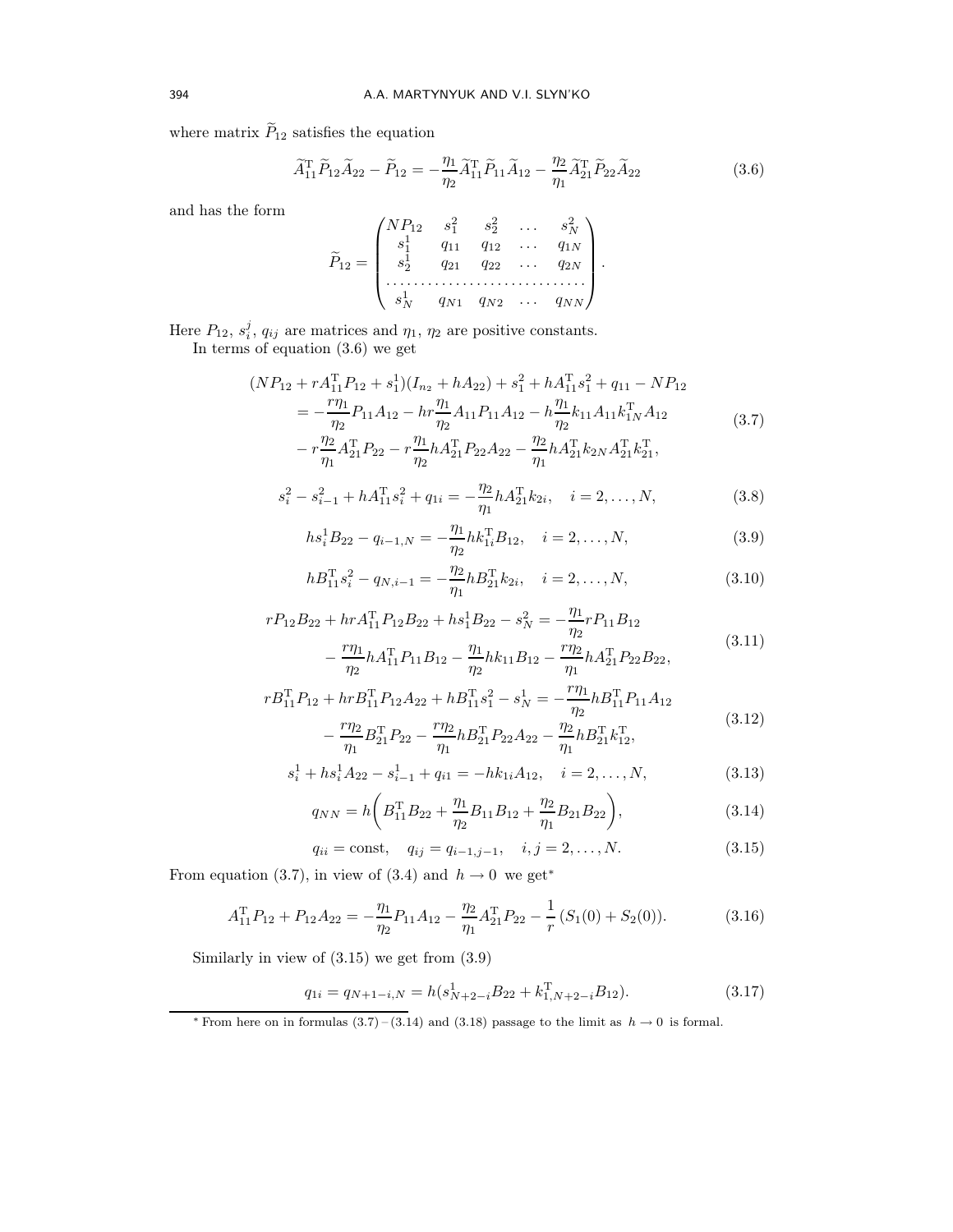Then, in view of (3.17) equations (3.9) imply

$$
(s_i^2 - s_{i-1}^2)h^{-1} + A_{11}^{\mathrm{T}}s_i^2 + s_{N+2-i}^1 B_{22} + \frac{\eta_1}{\eta_2}k_{1,N+2-i}B_{12} = -\frac{\eta_2}{\eta_1}A_{21}^{\mathrm{T}}k_{2i}^{\mathrm{T}}, \quad i = 2, \dots, N,
$$
\n(3.18)

and passing to the limit as  $h \to 0$  we obtain

$$
-\frac{dS_2}{d\theta} + A_{11}^{\mathrm{T}}S_2(\theta) + S_1(-r - \theta)B_{22} + \frac{\eta_1}{\eta_2}K_1(-r - \theta)B_{12} = -\frac{\eta_2}{\eta_1}A_{21}^{\mathrm{T}}K_2^{\mathrm{T}}(\theta).
$$
 (3.19)

Similarly to the above, in view of (3.14) we get from (3.19)

$$
-\frac{dS_1}{d\theta} + S_1(\theta)A_{22} + B_{11}^{\mathrm{T}}S_2(-r - \theta) + \frac{\eta_2}{\eta_1}B_{21}^{\mathrm{T}}K_2^{\mathrm{T}}(-r - \theta) = -\frac{\eta_1}{\eta_2}K_1(\theta)A_{12}.
$$
 (3.20)

Taking into account (3.14) we find from (3.11) and (3.12) as  $h \to 0$  the initial conditions

$$
S_2(-1) = r \left( P_{12} B_{22} + \frac{\eta_1}{\eta_2} P_{11} B_{12} \right),
$$
  
\n
$$
S_1(-1) = r \left( B_{11}^{\mathrm{T}} P_{12} + \frac{\eta_2}{\eta_1} B_{21}^{\mathrm{T}} P_{22} \right).
$$
\n(3.21)

In the expression of the bilinear form  $\frac{1}{N}v_{12}(\tilde{x}_1, \tilde{x}_2)$  the formal limiting passage  $(h \to 0)$ yields the expression for the functional

$$
v_{12}(\varphi_1, \varphi_2) = \varphi_1^{\mathrm{T}}(0) P_{12} \varphi_2(0) + \frac{1}{r} \varphi_1^{\mathrm{T}}(0) \int_{-r}^{0} S_2(\theta) \varphi_2(\theta) d\theta + \frac{1}{r} \varphi_2^{\mathrm{T}}(0) \int_{-r}^{0} S_1^{\mathrm{T}}(\theta) \varphi_1(\theta) d\theta + \frac{1}{r} \int_{-r}^{0} d\xi \varphi_1^{\mathrm{T}}(\xi) \int_{-r}^{\xi} \left\{ S_1(\xi - \eta - r) B_{22} \right. + \frac{\eta_1}{\eta_2} K_1^{\mathrm{T}}(\xi - \eta - r) B_{12} \right\} \varphi_2(\eta) d\eta + \frac{1}{r} \int_{-r}^{0} d\xi \varphi_1^{\mathrm{T}}(\xi) \int_{\xi}^{0} \left\{ B_{11}^{\mathrm{T}} S_2(\eta - \xi - r) \right. + \frac{\eta_1}{\eta_2} B_{21}^{\mathrm{T}} K_2(\eta - \xi - r) \right\} \varphi_2(\eta) d\eta.
$$
 (3.22)

In order to formulate stability conditions for system  $(2.6)$  in terms of the matrixvalued functional  $U(\varphi_1, \varphi_2)$  with components (3.1) and (3.22) it is necessary to estimate its and their upper right derivative numbers along solutions of system (2.6). To this end we define concretely the choice of functionals (3.1) as

$$
v_{11}(\varphi_1) = \varphi_1^{\rm T}(0) P_{11}\varphi_1(0) + \int_{-r}^{0} k(\theta)\varphi_1^{\rm T}(\theta)D_1\varphi_1(\theta) d\theta,
$$
 (23)

$$
v_{22}(\varphi_2) = \varphi_2^{\mathrm{T}}(0) P_{22} \varphi_2(0) + \int_{-r}^{0} k(\theta) \varphi_2^{\mathrm{T}}(\theta) D_2 \varphi_2(\theta) d\theta,
$$
 (24)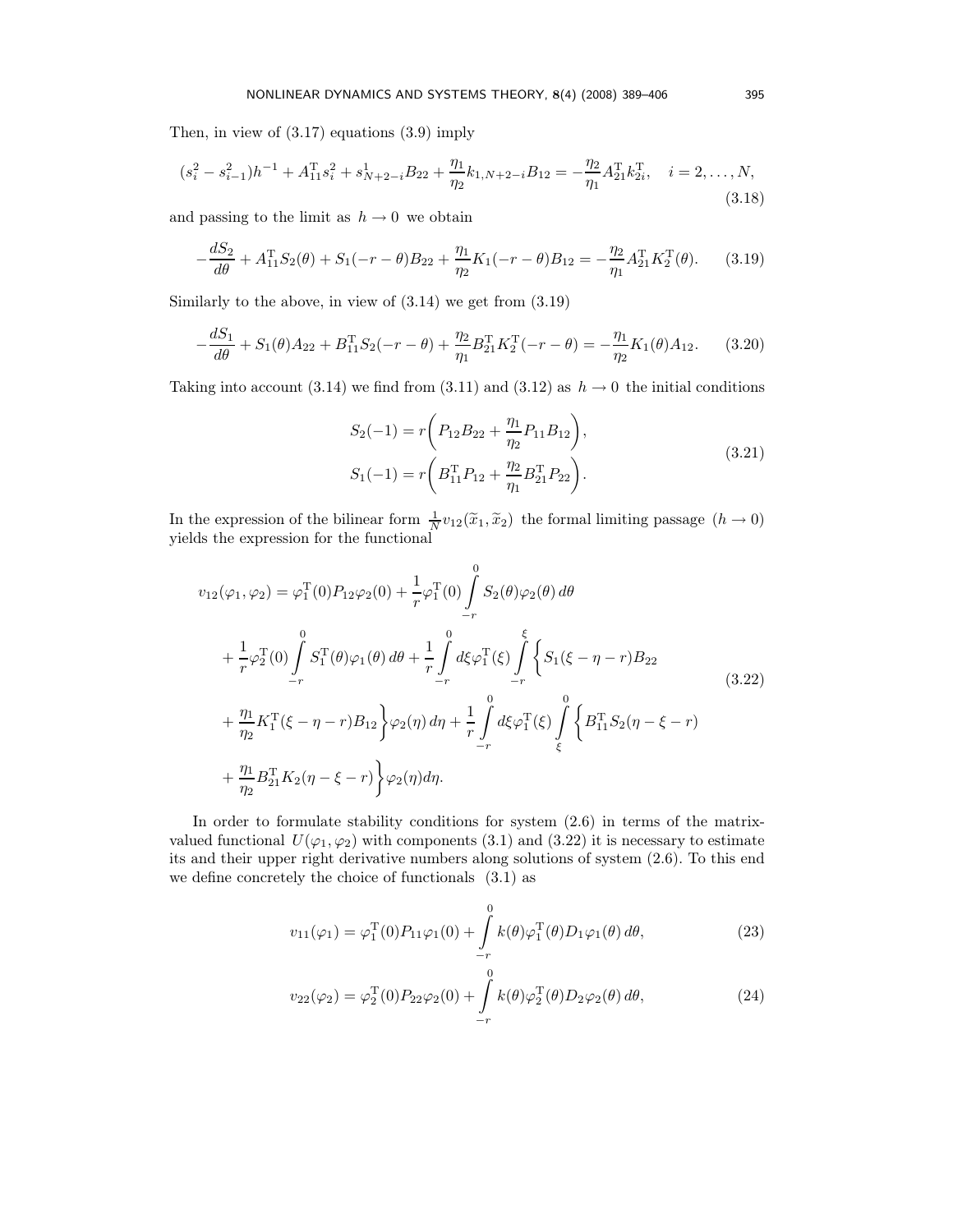where  $P_{11}$ ,  $P_{22}$ ,  $D_1$  and  $D_2$  are positive definite matrices of the corresponding dimensions and  $k(\theta) = 1 + \frac{1}{2r}\theta$ .

Basing on the system of equations

$$
\frac{dS_2}{d\theta} = A_{11}^{\mathrm{T}} S_2(\theta) + S_1(-r - \theta) B_{22},\tag{25}
$$

$$
\frac{dS_1}{d\theta} = S_1(\theta)A_{22} + B_{11}^{\mathrm{T}}S_2(-r - \theta),\tag{26}
$$

$$
A_{11}^{\mathrm{T}}P_{12} + P_{12}A_{22} = -\frac{\eta_1}{\eta_2}P_{11}A_{12} - \frac{\eta_2}{\eta_1}A_{21}^{\mathrm{T}}P_{22} - \frac{1}{r}(S_1(0) + S_2(0))
$$
(27)

under initial conditions

$$
S_2(-r) = r \left( P_{12} B_{22} + \frac{\eta_1}{\eta_2} P_{11} B_{12} \right),
$$
  
\n
$$
S_1(-r) = r \left( B_{11}^{\mathrm{T}} P_{12} + \frac{\eta_2}{\eta_1} B_{21}^{\mathrm{T}} P_{22} \right),
$$
\n(3.28)

where  $P_{12} \in R^{n_1 \times n_2}$ ,  $S_1, S_2 \in C^1([-r, 0], R^{n_1 \times n_2})$ ,  $\eta_1, \eta_2$  are positive constants we construct functional  $v_{12}(\varphi_1, \varphi_2)$  in the form

$$
v_{12}(\varphi_1, \varphi_2) = \varphi_1^{\mathrm{T}}(0) P_{12} \varphi_2(0) + \frac{1}{r} \varphi_1^{\mathrm{T}}(0) \int_{-r}^{0} S_2(\theta) \varphi_2(\theta) d\theta + \frac{1}{r} \varphi_2^{\mathrm{T}}(0) \int_{-r}^{0} S_1^{\mathrm{T}}(\theta) \varphi_1(\theta) d\theta + \frac{1}{r} \int_{-r}^{0} d\xi \varphi_1^{\mathrm{T}}(\xi) \int_{-r}^{\xi} S_1(\xi - \eta - r) B_{22} \varphi_2(\eta) d\eta \qquad (3.29)+ \frac{1}{r} \int_{-r}^{0} d\xi \varphi_1^{\mathrm{T}}(\xi) \int_{\xi}^{0} B_{11}^{\mathrm{T}} S_2(\eta - \xi - r) \varphi_2(\eta) d\eta.
$$

Since for the functionals  $v_{ij}(\cdot)$ ,  $i, j = 1, 2$ , the lower estimates

$$
v_{11}(\varphi_1) \ge \lambda_m(P_{11})|\varphi_1(0)|^2 + \frac{1}{2}\lambda_m(D_1)\|\varphi_1\|_{L_2}^2
$$
  
\n
$$
v_{22}(\varphi_2) \ge \lambda_m(P_{22})|\varphi_2(0)|^2 + \frac{1}{2}\lambda_m(D_2)\|\varphi_2\|_{L_2}^2
$$
  
\n
$$
v_{12}(\varphi_1, \varphi_2) \ge -\|P_{12}\||\varphi_1(0)||\varphi_2(0)| - \varkappa_2|\varphi_1(0)||\varphi_2\|_{L_2}
$$
  
\n
$$
- \varkappa_1|\varphi_2(0)||\varphi_1\|_{L_2} - (\varkappa_{21}||B_{11}|| + \varkappa_{12}||B_{22}||)||\varphi_1\|_{L_2}||\varphi_2\|_{L_2},
$$
\n(3.30)

and the upper estimates

$$
v_{11}(\varphi_1) \le \lambda_M(P_{11})|\varphi_1(0)|^2 + \frac{1}{2}\lambda_M(D_1)\|\varphi_1\|_{L_2}^2
$$
  
\n
$$
v_{22}(\varphi_2) \le \lambda_M(P_{22})|\varphi_2(0)|^2 + \frac{1}{2}\lambda_M(D_2)\|\varphi_1\|_{L_2}^2
$$
  
\n
$$
v_{12}(\varphi_1, \varphi_2) \le \|P_{12}\||\varphi_1(0)||\varphi_2(0)| + \varkappa_2|\varphi_1(0)||\varphi_2\|_{L_2}
$$
  
\n
$$
+ \varkappa_{12}|\varphi_2(0)||\varphi_1\|_{L_2} + (\varkappa_{21}\|B_{11}\| + \varkappa_{12}\|B_{22}\|)||\varphi_1\|_{L_2}\|\varphi_2\|_{L_2},
$$
\n(3.31)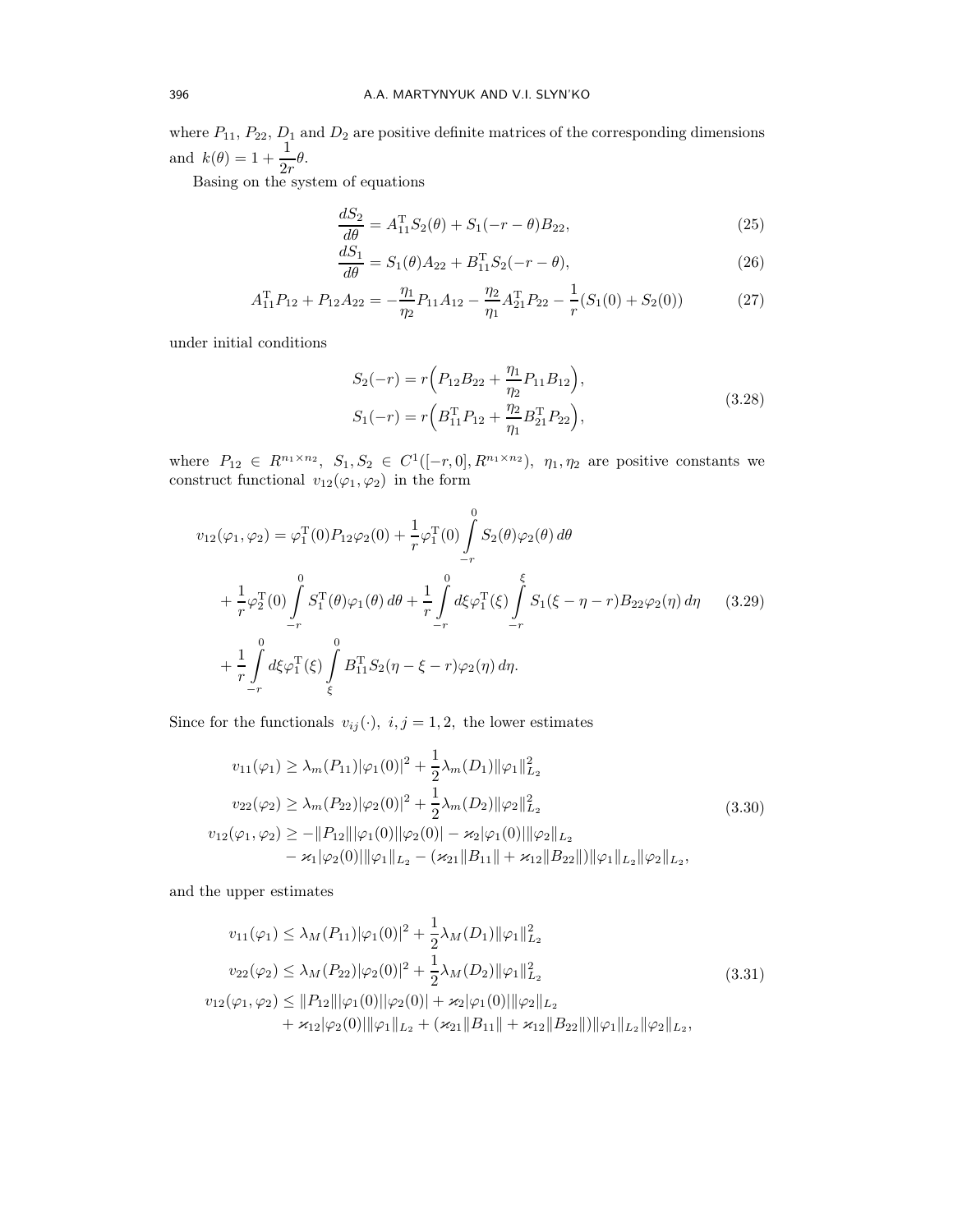are satisfied, where

$$
\varkappa_1 = \frac{1}{r} \Biggl\{ \int_{-r}^{0} \|S_1(\theta)\|^2 d\theta \Biggr\}^{1/2}, \quad \varkappa_2 = \frac{1}{r} \Biggl\{ \int_{-r}^{0} \|S_2(\theta)\|^2 d\theta \Biggr\}^{1/2},
$$

$$
\varkappa_{12} = \frac{1}{r} \Biggl\{ \int_{-r}^{0} \int_{-r}^{0} \|S_1(\xi - \eta - r)\|^2 d\xi d\eta \Biggr\}^{1/2},
$$

$$
\varkappa_{21} = \frac{1}{r} \Biggl\{ \int_{-r}^{0} \int_{-r}^{0} \|S_2(\xi - \eta - r)\|^2 d\xi d\eta \Biggr\}^{1/2},
$$

for the functional

$$
v(\varphi_1, \varphi_2, \eta) = \eta^T U(\varphi_1, \varphi_2) \eta = \eta_1^2 v_{11}(\varphi_1) + 2\eta_1 \eta_2 v_{12}(\varphi_1, \varphi_2) + \eta_2^2 v_{22}(\varphi_2)
$$

the bilateral estimate

$$
uT HT CH u \le v(\varphi_1, \varphi_2, \eta) \le uT HT CH u,
$$
\n(3.32)

is valid, where

$$
u = (|\varphi_1(0)|, |\varphi_2(0)|, |\varphi_1||_{L_2}, |\varphi_2||_{L_2}),
$$
  
\n
$$
H = \text{diag}(\eta_1, \eta_2, \eta_1, \eta_2), \quad \zeta = \varkappa_{21} ||B_{11}|| + \varkappa_{12} ||B_{22}||,
$$
  
\n
$$
\overline{C} = \begin{pmatrix} \lambda_M(P_{11}) & ||P_{12}|| & 0 & \varkappa_2 \\ ||P_{12}|| & \lambda_M(P_{22}) & \varkappa_1 & 0 \\ 0 & \varkappa_1 & \lambda_M(D_1) & \zeta \\ \varkappa_2 & 0 & \zeta & \lambda_M(D_2) \end{pmatrix},
$$
  
\n
$$
\underline{C} = \begin{pmatrix} \lambda_m(P_{11}) & -||P_{12}|| & 0 & -\varkappa_2 \\ -||P_{12}|| & \lambda_m(P_{22}) & -\varkappa_1 & 0 \\ 0 & -\varkappa_1 & \frac{1}{2}\lambda_m(D_1) & -\zeta \\ -\varkappa_2 & 0 & -\zeta & \frac{1}{2}\lambda_m(D_2) \end{pmatrix}.
$$

Further together with functionals (3.23), (3.24) and (3.29) we use the upper right derivative numbers  $D^{\dagger}v_{ij}(\cdot)|_{(2.6)}$ ,  $i, j = 1, 2$ :

$$
D^{+}v_{11}(\varphi_{1})\Big|_{(2.6)} = \varphi_{1}^{T}(0)(A_{11}^{T}P_{11} + P_{11}A_{11} + D_{1})\varphi_{1}(0)
$$
  
\n
$$
-\frac{1}{2}\varphi_{1}^{T}(-r)D_{1}\varphi_{1}(-r) + \varphi_{1}^{T}(0)P_{11}B_{11}\varphi_{1}(-r) + \varphi_{1}^{T}(0)P_{11}A_{12}\varphi_{2}(0)
$$
\n
$$
+\varphi_{1}^{T}(0)P_{11}B_{12}\varphi_{2}(-r) - \frac{1}{2r}\int_{-r}^{0}\varphi_{1}^{T}(\theta)D_{1}\varphi_{1}(\theta)d\theta,
$$
  
\n
$$
D^{+}v_{22}(\varphi_{2})\Big|_{(2.6)} = \varphi_{2}^{T}(0)(A_{22}^{T}P_{22} + P_{22}A_{22} + D_{2})\varphi_{2}(0)
$$
  
\n
$$
-\frac{1}{2}\varphi_{2}^{T}(-r)D_{1}\varphi_{2}(-r) + \varphi_{2}^{T}(0)P_{22}B_{22}\varphi_{2}(-r) + \varphi_{2}^{T}(0)P_{22}A_{21}\varphi_{1}(0)
$$
\n(34)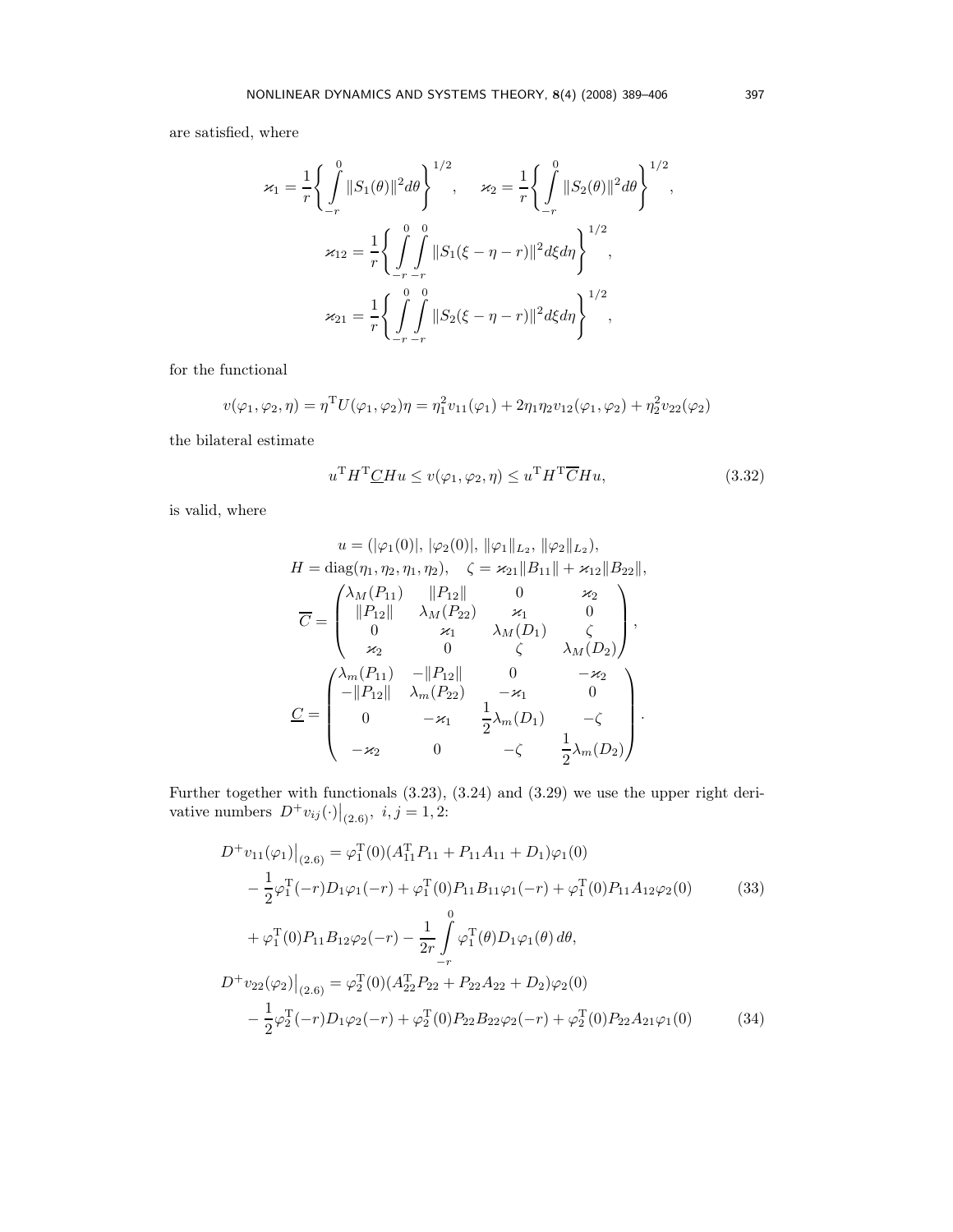$$
+\varphi_2^T(0)P_{22}B_{21}\varphi_1(-r) - \frac{1}{2r}\int_{-r}^{0}\varphi_2^T(\theta)D_2\varphi_2(\theta) d\theta,
$$
  
\n
$$
D^+v_{12}(\varphi_1,\varphi_2)|_{(2.6)} = \varphi_1^T(0)\Big(A_{11}^TP_{12} + P_{12}A_{22} + \frac{1}{r}(S_1(0) + S_2(0))\Big)\varphi_2(0)
$$
  
\n
$$
+\frac{1}{2}\varphi_1^T(0)(P_{12}A_{21} + A_{21}^TP_{12}^T)\varphi_1(0) + \frac{1}{2}\varphi_2^T(0)(A_{12}^TP_{12} + P_{12}^TA_{12})\varphi_2(0)
$$
  
\n
$$
+\varphi_1^T(0)P_{12}B_{21}\varphi_1(-r) + \varphi_2^T(-r)B_{12}^TP_{12}\varphi_2(0)
$$
  
\n
$$
+\frac{1}{r}\varphi_2^T(-r)B_{12}^T\int_{-r}^{0}S_2(\theta)\varphi_2(\theta) d\theta + \frac{1}{r}\varphi_2^T(0)A_{12}^T\int_{-r}^{0}S_2(\theta)\varphi_2(\theta) d\theta
$$
  
\n
$$
+\frac{1}{r}\varphi_1^T(0)A_{21}^T\int_{-r}^{0}S_1^T(\theta)\varphi_1(\theta) d\theta + \frac{1}{r}\varphi_1^T(-r)B_{21}^T\int_{-r}^{0}S_1^T(\theta)\varphi_1(\theta) d\theta
$$
  
\n
$$
-\frac{\eta_1}{\eta_2}\varphi_1^T(0)P_{11}B_{12}\varphi_2(-r) - \frac{\eta_2}{\eta_1}\varphi_1^T(-r)B_{21}^TP_{22}\varphi_2(0).
$$
 (35)

In view of expressions  $(3.33)$  –  $(3.35)$  for the upper right derivative number of functional  $v(\varphi_1, \varphi_2, \eta)$  in the domain of values  $R^n \times C^n$  we have the estimate

$$
D^{+}v(\varphi_{1}, \varphi_{2}, \eta)\big|_{(2.6)} \leq u_{1}^{T}\Sigma_{1}u_{1} + u_{2}^{T}\Sigma_{2}u_{2}, \tag{3.36}
$$

where

$$
u_1 = (|\varphi_1(0)|, |\varphi_1(-r)|, ||\varphi_1||_{L_2})^{\mathrm{T}},
$$
  

$$
u_2 = (|\varphi_2(0)|, |\varphi_2(-r)|, ||\varphi_2||_{L_2})^{\mathrm{T}}
$$

and  $\Sigma_1 = [\sigma_{ij}^1]_{i,j=1}^3$ ,  $\Sigma_2 = [\sigma_{ij}^2]_{i,j=1}^3$  are constant matrices with the elements

$$
\sigma_{11}^1 = \lambda_M (A_{11}^T P_{11} + P_{11} A_{11} + D_1) \eta_1^2 + \eta_1 \eta_2 \lambda_M (P_{12} A_{21} + A_{21}^T P_{12}^T),
$$
  
\n
$$
\sigma_{22}^1 = -\frac{1}{2} \lambda_m (D_1) \eta_1^2, \quad \sigma_{33}^1 = -\frac{1}{2r} \lambda_m (D_1) \eta_1^2,
$$
  
\n
$$
\sigma_{12}^1 = ||P_{11}|| ||B_{11}||\eta_1^2 + ||P_{12}|| ||B_{21}||\eta_1 \eta_2,
$$
  
\n
$$
\sigma_{23}^1 = \varkappa_1 ||B_{21}||\eta_1 \eta_2, \quad \sigma_{13}^1 = \varkappa_1 ||A_{21}||\eta_1 \eta_2,
$$
  
\n
$$
\sigma_{11}^2 = \lambda_M (A_{22}^T P_{22} + P_{22} A_{22} + D_2) \eta_2^2 + \eta_1 \eta_2 \lambda_M (P_{21} A_{12} + A_{12}^T P_{21}^T),
$$
  
\n
$$
\sigma_{22}^2 = -\frac{1}{2} \lambda_m (D_2) \eta_2^2, \quad \sigma_{33}^2 = -\frac{1}{2r} \lambda_m (D_2) \eta_2^2,
$$
  
\n
$$
\sigma_{12}^2 = ||P_{22}|| ||B_{22}||\eta_2^2 + ||P_{12}|| ||B_{12}||\eta_1 \eta_2,
$$
  
\n
$$
\sigma_{23}^2 = \varkappa_2 ||B_{12}||\eta_1 \eta_2, \quad \sigma_{13}^2 = \varkappa_2 ||A_{12}||\eta_1 \eta_2,
$$
  
\n
$$
\sigma_{ij}^1 = \sigma_{ji}^1, \quad \sigma_{ij}^2 = \sigma_{ji}^2, \quad i, j = 1, 2, 3, \quad i \neq j.
$$

In the partial case when  $B_{11} = 0$  and  $B_{22} = 0$  system (2.6) becomes

$$
\begin{aligned} \frac{dx_1}{dt} &= A_{11}x_1(t) + A_{12}x_2(t) + B_{12}x_2(t-r),\\ \frac{dx_2}{dt} &= A_{21}x_1(t) + A_{22}x_2(t) + B_{21}x_1(t-r). \end{aligned} \tag{3.37}
$$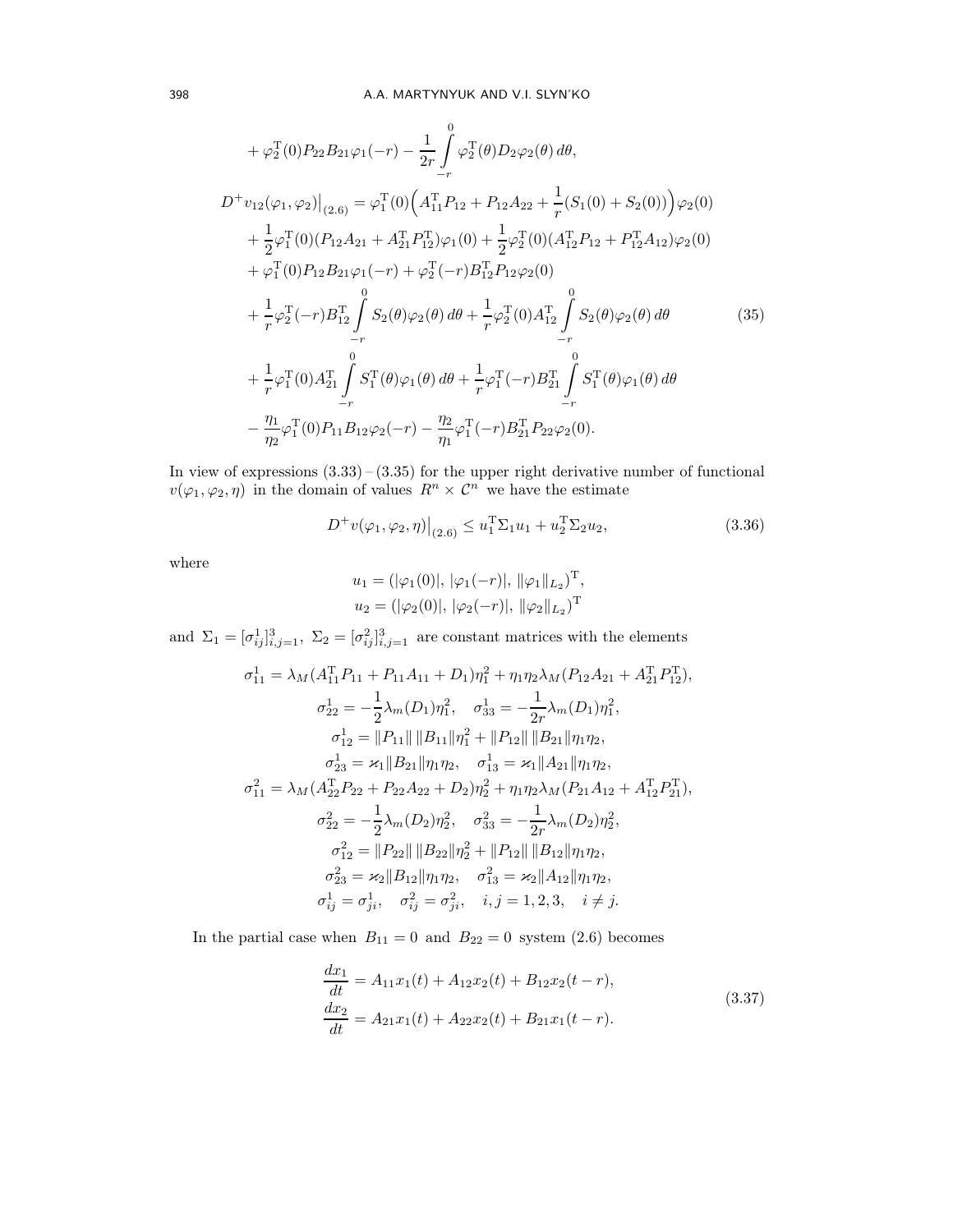Besides, system of equations  $(3.25) - (3.27)$  becomes

$$
\frac{dS_2}{d\theta} = A_{11}^{\mathrm{T}} S_2(\theta), \quad \frac{dS_1}{d\theta} = S_1(\theta) A_{22}
$$
  

$$
A_{11}^{\mathrm{T}} P_{12} + P_{12} A_{22} = -\frac{\eta_1}{\eta_2} P_{11} A_{12} - \frac{\eta_2}{\eta_1} A_{21}^{\mathrm{T}} P_{22} - \frac{1}{r} (S_1(0) + S_2(0))
$$
(3.38)

under the initial conditions

$$
S_2(-r) = \frac{r\eta_1}{\eta_2} P_{11} B_{12}, \quad S_1(-r) = \frac{r\eta_2}{\eta_1} B_{21}^T P_{22}.
$$
 (3.39)

The first group of equations (3.38) can be integrated in the explicit form

$$
S_1(\theta) = \frac{r\eta_2}{\eta_1} B_{21}^{\mathrm{T}} P_{22} \exp\{A_{22}(\theta + r)\},
$$
  
\n
$$
S_2(\theta) = \frac{r\eta_1}{\eta_2} \exp\{A_{11}^{\mathrm{T}}(\theta + r)\} P_{11} B_{12}.
$$
\n(3.40)

Letting  $\theta = 0$  we find

$$
S_1(0) = \frac{r\eta_2}{\eta_1} B_{21}^{\mathrm{T}} P_{22} \exp\{A_{22}r\},
$$
  

$$
S_2(0) = \frac{r\eta_1}{\eta_2} \exp\{A_{11}^{\mathrm{T}}r\} P_{11}B_{12}.
$$

Therefore equation (3.27) becomes

$$
A_{11}^{\mathrm{T}}P_{12} + P_{12}A_{22} = -\frac{\eta_1}{\eta_2}(P_{11}A_{12} + \exp\{A_{11}^{\mathrm{T}}r\}P_{11}B_{12})
$$

$$
-\frac{\eta_2}{\eta_1}(A_{21}^{\mathrm{T}}P_{22} + B_{21}^{\mathrm{T}}P_{22}\exp\{A_{22}r\}).
$$
(3.41)

Necessary and sufficient existence conditions for unique solution of equation (3.41) follow from Lankaster [11].

Diagonal elements of the matrix-valued functional  $U(\varphi_1, \varphi_2)$  are taken in the form of (3.23), (3.24) for  $w_1(\varphi_1) = v_{11}(\varphi_1)$  and  $w_2(\varphi_2) = v_{22}(\varphi_2)$ , and non-diagonal element  $w_{12}(\varphi_1,\varphi_2)$  is represented as

$$
w_{12}(\varphi_1, \varphi_2) = \varphi_1^{\mathrm{T}}(0) P_{12} \varphi_2(0) + \frac{\eta_1}{\eta_2} \varphi_1^{\mathrm{T}}(0) \int_{-r}^{0} \exp\{A_{11}^{\mathrm{T}}(\theta + r)\} P_{11} B_{12} \varphi_2(\theta) d\theta + \frac{\eta_2}{\eta_1} \varphi_2^{\mathrm{T}}(0) \int_{-r}^{0} B_{21}^{\mathrm{T}} P_{22} \exp\{A_{22}(\theta + r)\} \varphi_1(\theta) d\theta.
$$
\n(3.42)

For estimation of functional (3.42) we shall formulate one auxiliary result (see [2]).

**Lemma 3.1** Let A be a constant  $n \times n$ -matrix, then estimate

$$
|| \exp At|| \leq e^{\Delta t} \sum_{k=0}^{n-1} \frac{1}{k!} (2t ||A||)^k, \quad t \geq 0,
$$

is valid, where  $\Delta = \max\{ \text{Re } \lambda \lambda \in \sigma(A) \}, \sigma(A)$  is a spectrum of matrix A.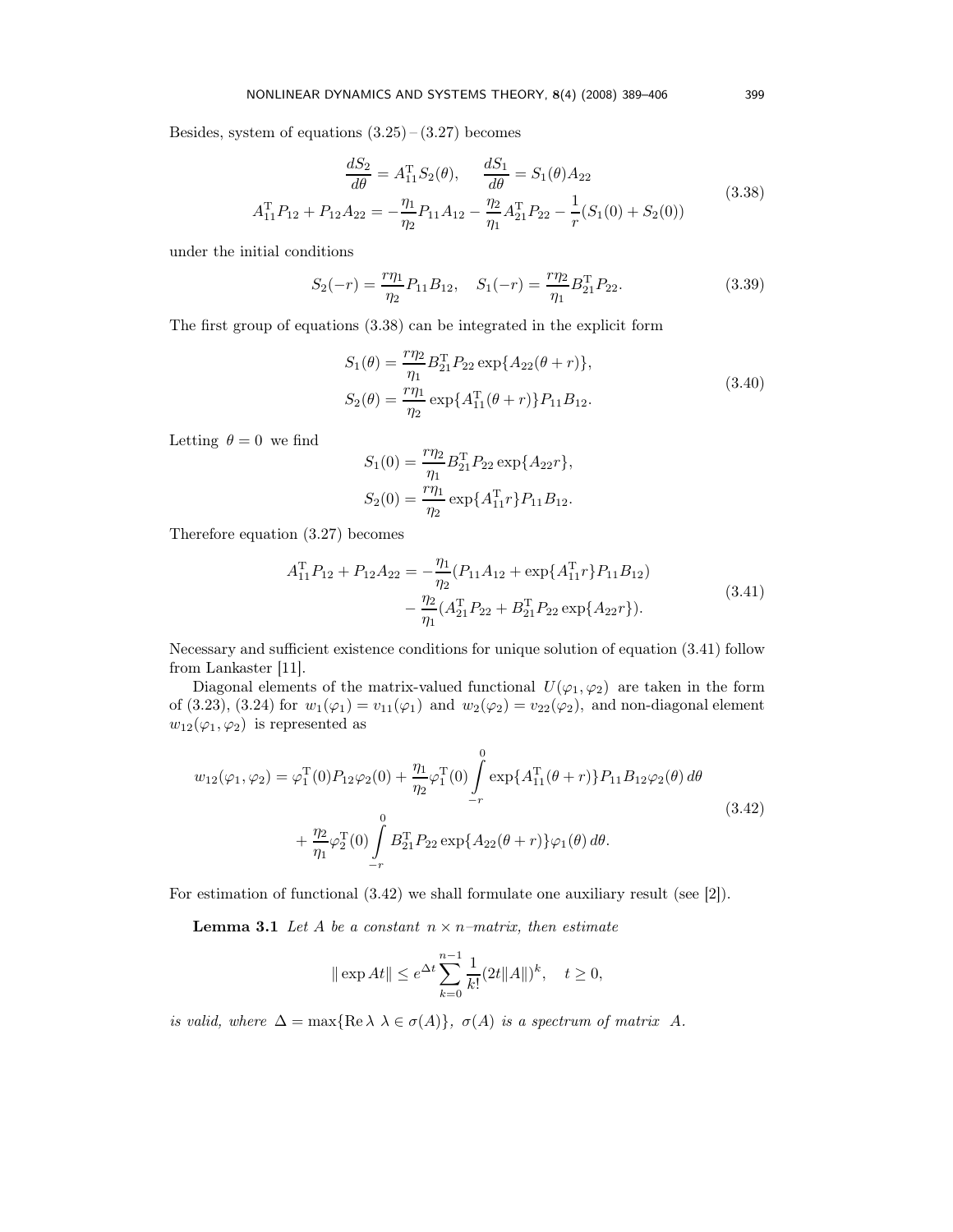Using this result one can estimate  $\|\exp At\|$  as follows. Let  $\varepsilon > 0$  be a sufficiently small positive number. Consider function [17]

$$
f(t) = e^{-\varepsilon t} \sum_{k=0}^{n-1} \frac{1}{k!} (2t ||A||)^k, \quad t \ge 0.
$$

In view of the fact that  $f(t) \to 0$  as  $t \to \infty$  we conclude that there exists  $M_{\varepsilon} = \max_{t \geq 0} f(t)$ and find the estimate

$$
\|\exp\{At\}\| \le M_{\varepsilon} e^{(\Delta + \varepsilon)t} \quad \text{for} \quad t \ge 0. \tag{3.43}
$$

Applying estimate (3.43) it is easy to find

$$
\varkappa_1 = \frac{1}{r} \Biggl\{ \int_{-r}^{0} \lambda_M(S_1(\theta)S_1^T(\theta)) \Biggr\}^{1/2} \leq \frac{\eta_2}{\eta_1} \|B_{21}\| \|P_{22}\| M_{\varepsilon 1} \Biggl[ \frac{e^{2(\Delta_1 + \varepsilon)r} - 1}{2(\Delta_1 + \varepsilon)} \Biggr]^{1/2} = \xi_1,
$$
  

$$
\varkappa_2 = \frac{1}{r} \Biggl\{ \int_{-r}^{0} \lambda_M(S_2(\theta)S_2^T(\theta)) \Biggr\}^{1/2} \leq \frac{\eta_1}{\eta_2} \|B_{12}\| \|P_{11}\| M_{\varepsilon 2} \Biggl[ \frac{e^{2(\Delta_2 + \varepsilon)r} - 1}{2(\Delta_2 + \varepsilon)} \Biggr]^{1/2} = \xi_2,
$$

where  $M_{\varepsilon 1}$  and  $M_{\varepsilon 1}$  are the corresponding constants and  $\Delta_1$  and  $\Delta_2$  are maximal real values of spectra of matrices  $A_{11}$  and  $A_{22}$  respectively.

Thus, for the scalar functional

$$
w(\varphi_1, \varphi_2, \eta) = \eta^{\mathrm{T}} U(\varphi_1, \varphi_2) \eta \tag{3.44}
$$

the estimate

$$
uT HT CH u \le w(\varphi_1, \varphi_2, \eta) \le uT HT CH u,
$$
\n(3.45)

is valid, where

$$
u = (|\varphi_1(0)|, |\varphi_2(0)|, ||\varphi_1||_{L_2}, ||\varphi_2||_{L_2})^{\mathrm{T}}, \quad H = \text{diag}(\eta_1, \eta_2, \eta_1, \eta_2),
$$
  

$$
\overline{C} = \begin{pmatrix} \lambda_M(P_{11}) & ||P_{12}|| & 0 & \xi_2 \\ ||P_{12}|| & \lambda_M(P_{22}) & \xi_1 & 0 \\ 0 & \xi_1 & \lambda_M(D_1) & 0 \\ \xi_2 & 0 & 0 & \lambda_M(D_2) \end{pmatrix},
$$
  

$$
\underline{C} = \begin{pmatrix} \lambda_m(P_{11}) & -||P_{12}|| & 0 & -\xi_2 \\ -||P_{12}|| & \lambda_m(P_{22}) & -\xi_1 & 0 \\ 0 & -\xi_1 & \frac{1}{2}\lambda_m(D_1) & 0 \\ -\xi_2 & 0 & 0 & \frac{1}{2}\lambda_m(D_2) \end{pmatrix}.
$$

In view of estimates (3.36) and (3.43) in the region of values  $R^n \times \mathcal{C}^n$  it is easy to find the estimate of the upper right derivative number of functional (3.44) along solutions of system (3.37)

$$
D^{+}v(\varphi_{1}, \varphi_{2}, \eta)\big|_{(3.37)} \leq u_{1}^{T}\Omega_{1}w_{1} + u_{2}^{T}\Omega_{2}w_{2}, \tag{3.46}
$$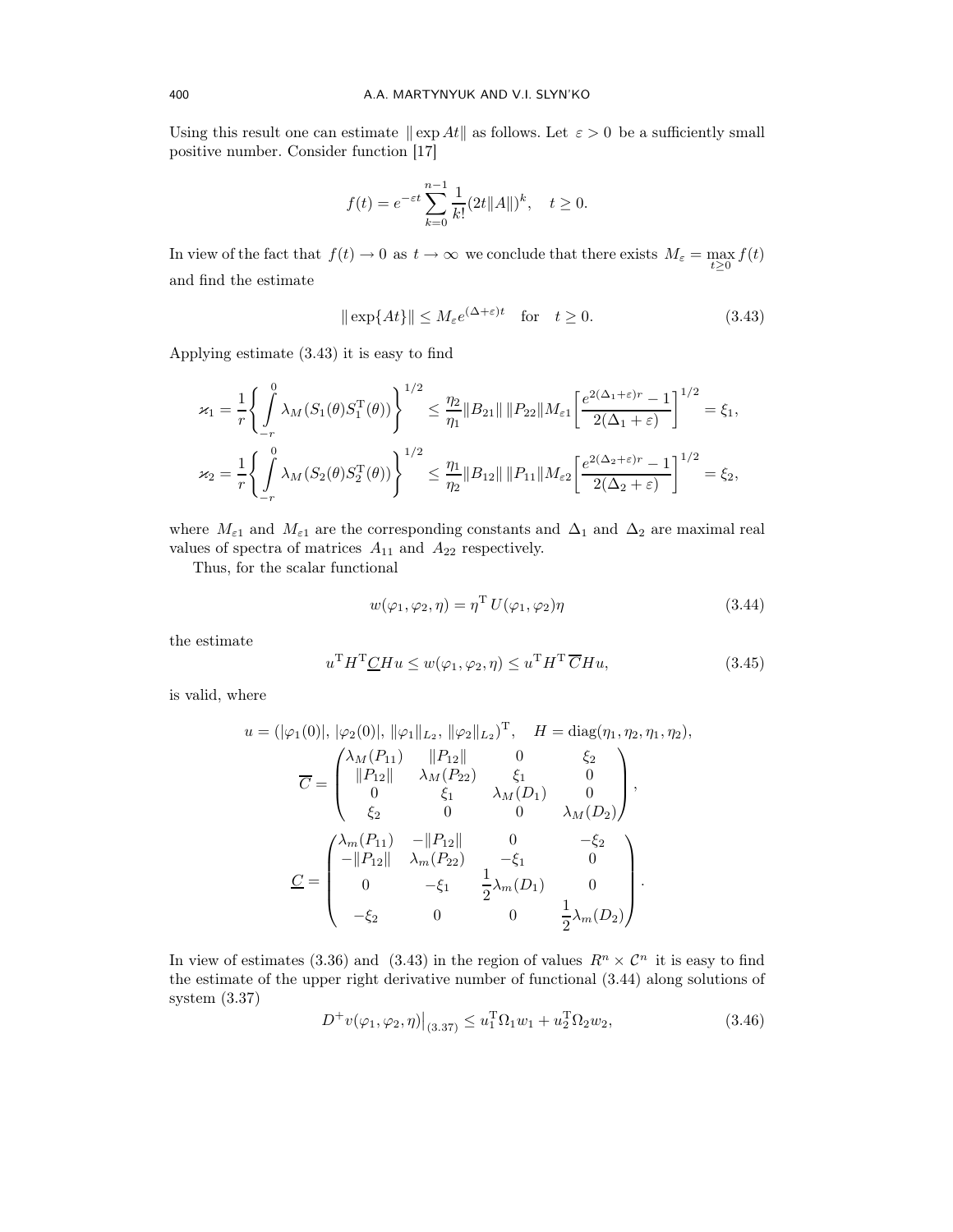and  $\Omega_1 = [\omega_{ij}^1]_{i,j=1}^3$ ,  $\Omega_2 = [\omega_{ij}^2]_{i,j=1}^3$  are constant matrices with the elements

$$
\omega_{11}^1 = \lambda_M (A_{11}^T P_{11} + P_{11} A_{11} + D_1) \eta_1^2 + \eta_1 \eta_2 \lambda_M (P_{12} A_{21} + A_{21}^T P_{12}^T),
$$
  
\n
$$
\omega_{22}^1 = -\frac{1}{2} \lambda_m (D_1) \eta_1^2, \quad \omega_{33}^1 = -\frac{1}{2r} \lambda_m (D_1) \eta_1^2,
$$
  
\n
$$
\omega_{12}^1 = ||P_{12}|| ||B_{21}|| \eta_1 \eta_2, \quad \omega_{23}^1 = \xi_1 ||B_{21}|| \eta_1 \eta_2, \quad \omega_{13}^1 = \xi_1 ||A_{21}|| \eta_1 \eta_1,
$$
  
\n
$$
\omega_{11}^2 = \lambda_M (A_{22}^T P_{22} + P_{22} A_{22} + D_2) \eta_2^2 + \eta_1 \eta_2 \lambda_M (P_{21} A_{12} + A_{12}^T P_{21}^T),
$$
  
\n
$$
\omega_{22}^2 = -\frac{1}{2} \lambda_m (D_2) \eta_2^2, \quad \omega_{33}^2 = -\frac{1}{2r} \lambda_m (D_2) \eta_2^2,
$$
  
\n
$$
\omega_{12}^2 = ||P_{12}|| ||B_{12}|| \eta_1 \eta_2, \quad \omega_{23}^2 = \xi_2 ||B_{12}|| \eta_1 \eta_2, \quad \omega_{13}^2 = \xi_2 ||A_{12}|| \eta_1 \eta_2,
$$
  
\n
$$
\omega_{ij}^1 = \omega_{ji}^1, \quad \omega_{ij}^2 = \omega_{ji}^2, \quad i, j = 1, 2, 3, \quad i \neq j.
$$

Under some restrictions on the sign-definiteness of matrices  $\overline{C}$ ,  $\underline{C}$ , and  $\Sigma_1$ ,  $\Sigma_2$  the constructed functional is the Liapunov-Krasovskii functional and applying this functional in Section 4 we shall establish new sufficient conditions for asymptotic stability of the equilibrium state  $x = 0$  of quasilinear system. For system  $(3.37)$  the proposed method of constructing matrix-valued functional is more efficient, since system of equations (3.38) – (3.39) is integrable in the explicit form. By means of functional  $v(\varphi_1, \varphi_2)$  in Section 4 we shall establish sufficient stability conditions for the equilibrium state of system (3.37).

#### 4 Stability Analysis of Quasilinear Delay Systems

We consider an autonomous quasilinear delay system (2.4) with decomposition

$$
\frac{dx_1}{dt} = A_{11}x_1(t) + A_{12}x_2(t) + B_{11}x_1(t-r) + B_{12}x_2(t-r) + f_1(x, x_t),
$$
  
\n
$$
\frac{dx_2}{dt} = A_{21}x_1(t) + A_{22}x_2(t) + B_{21}x_1(t-r) + B_{22}x_2(t-r) + f_2(x, x_t),
$$
\n(4.1)

where  $x_i \in R^{n_i}$ ,  $i = 1, 2$ ,  $x = (x_1^T, x_2^T)^T$ ,  $A_{ij}$  and  $B_{ij}$  are constant matrices of appropriate dimensions.

We make the following assumptions on the functions  $f_i(x, x_t)$ ,  $i = 1, 2$ .

**Assumption 1** The functions  $f_i(x, x_t)$ ,  $i = 1, 2$ , satisfy the following conditions

- (1) the functions  $f_i \in C(R^n \times C^n, R^n)$  for  $i = 1, 2;$
- (2) the functions  $f_i(0,0) = 0$  iff  $x = x_t = 0$ ;
- (3) there exist constants  $c_{ij}, l_{ij} > 0$ ,  $i, j = 1, 2$ , such that

$$
|f_i(x, x_t)| \leq c_{i1}|x_1(0)| + c_{i2}|x_2(0)| + l_{i1}||x_1||_{L_2} + l_{i2}||x_2||_{L_2},
$$

where  $|\cdot|$  is an Euclidean norm in  $R^{n_i}$ ,  $\|\cdot\|_{L_2}$  is the  $L_2$ -norm.

For the linear system

$$
\begin{aligned} \frac{dx_1}{dt} &= A_{11}x_1(t) + A_{12}x_2(t) + B_{11}x_1(t-r) + B_{12}x_2(t-r),\\ \frac{dx_2}{dt} &= A_{21}x_1(t) + A_{22}x_2(t) + B_{21}x_1(t-r) + B_{22}x_2(t-r), \end{aligned} \tag{4.2}
$$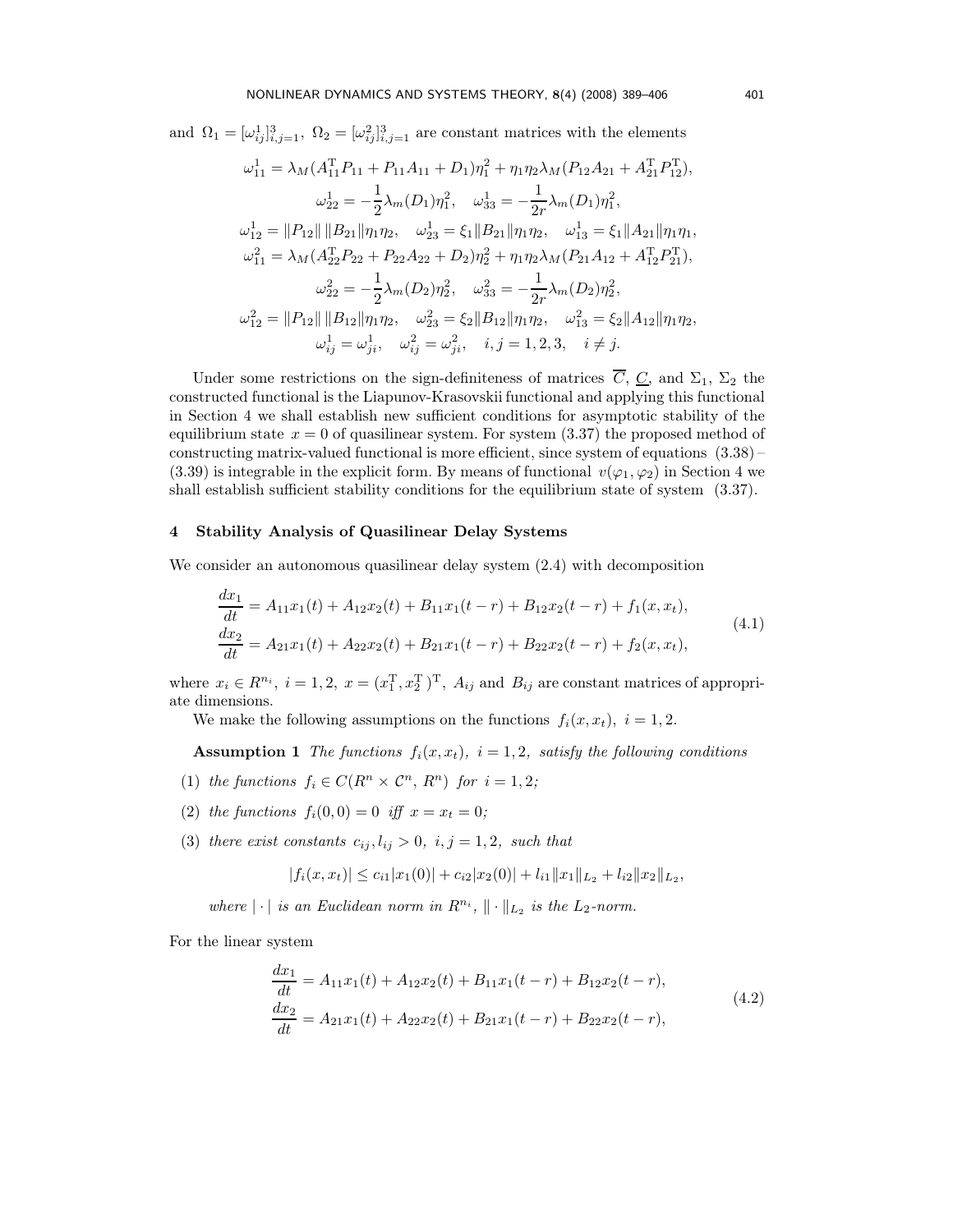using the results of Section 3 we construct the matrix-valued functional

$$
U: R^n \times C^n \to R^{2 \times 2}
$$

with the elements (3.23), (3.24) and (3.29).

Applying functional  $U(\varphi_1, \varphi_2)$  one can establish sufficient stability conditions for solution  $x = 0$  of system (4.1). First, we introduce the designations

$$
\Delta \Sigma_1 = \begin{pmatrix} 2c_{11} ||P_{11}|| + c_{21} ||P_{12}|| & 0 & ||P_{11}||l_{11} + \frac{1}{2} ||P_{12}||l_{21} \\ 0 & 0 & 0 \\ ||P_{11}||l_{11} + \frac{1}{2} ||P_{12}||l_{21} & 0 & 0 \end{pmatrix},
$$
  

$$
\Delta \Sigma_2 = \begin{pmatrix} 2c_{22} ||P_{22}|| + c_{12} ||P_{12}|| & 0 & ||P_{22}||l_{22} + \frac{1}{2} ||P_{12}||l_{12} \\ 0 & 0 & 0 \\ ||P_{22}||l_{22} + \frac{1}{2} ||P_{12}||l_{12} & 0 & 0 \end{pmatrix},
$$
  

$$
\Delta \Sigma_{12} = \begin{pmatrix} 2c_{12} ||P_{11}|| + 2c_{21} ||P_{22}|| + c_{22} ||P_{12}|| + c_{11} ||P_{12}|| & 0 & 2 ||P_{22}||l_{21} + ||P_{12}||l_{12} \\ 0 & 0 & 0 \\ 2 ||P_{11}||l_{12} + ||P_{12}||l_{22} & 0 & 0 \end{pmatrix}.
$$

**Theorem 4.1** Let system of equations  $(4.1)$  be such that

- (1) there exist solutions of equations  $(3.25) (3.27)$  under initial conditions  $(3.28)$  for some  $\eta \in R_+^2$ ,  $\eta > 0$ ;
- (2) matrices  $C$  and  $\overline{C}$  in estimate (3.32) are positive definite;
- (3) matrices  $\Sigma_1 + \Delta \Sigma_1$  and  $\Sigma_2 + \Delta \Sigma_2$  are negative definite;
- (4) inequality

$$
\|\Sigma_{12}\| < \lambda_M(\Sigma_1 + \Delta\Sigma_1)\lambda_M(\Sigma_2 + \Delta\Sigma_2)
$$

holds true.

Then the solution  $x = 0$  of system  $(4.1)$  is uniformly asymptotically stable.

**Proof** Condition (2) of Theorem 4.1 ensures the possibility of constructing the "scalar" functional  $v \, R^n \times C^n \times R_+^2 \to R_+$ ,  $v(\varphi_1, \varphi_2, \eta) = \eta^{\mathrm{T}} U(\varphi_1, \varphi_2) \eta$ , satisfying the conditions of definite positiveness and decrease. The upper right derivative number of the functional  $v(\varphi_1, \varphi_2, \eta)$  admits the estimate

$$
D^{+}v(\varphi_{1},\varphi_{2},\eta)\big|_{(4.1)} \leq u_{1}^{T}(\Sigma_{1}+\Delta\Sigma_{1})u_{1} + 2u_{1}^{T}\Sigma_{12}u_{2} + u_{2}^{T}(\Sigma_{2}+\Delta\Sigma_{2})u_{2},
$$

where

$$
u_1 = (|\varphi_1(0)|, |\varphi_1(-r)|, ||\varphi_1||_{L_2})^{\mathrm{T}}, \quad u_2 = (|\varphi_2(0)|, |\varphi_2(-r)|, ||\varphi_2||_{L_2})^{\mathrm{T}}.
$$

Conditions (3) and (4) ensure definite negativeness of  $D^+v(\varphi_1,\varphi_2,\eta)|_{(4.1)}$ . Thus, the solution  $x = 0$  of system (4.1) is uniformly asymptotically stable and the constructed functional  $v(\varphi_1, \varphi_2, \eta)$  is the matrix-valued Liapunov-Krasovskii functional.  $\Box$ 

Corollary 4.1 Let system of equations (4.2) be such that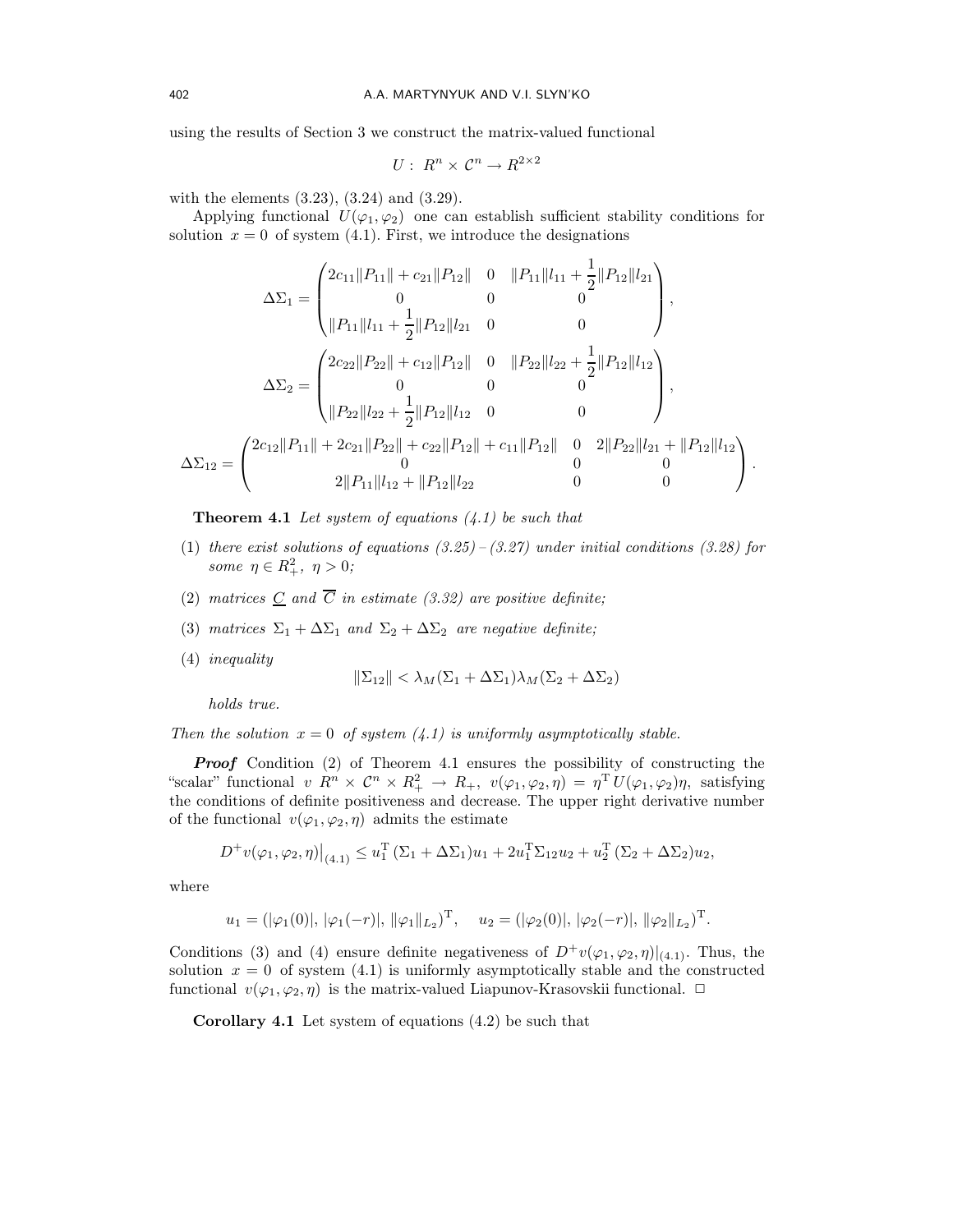- (i) there exist solutions of equations  $(3.25)$   $(3.27)$  under initial conditions  $(3.28)$  for some  $\eta \in R_+^2$ ,  $\eta > 0$ ;
- (ii) matrices  $\underline{C}$  and  $\overline{C}$  in estimate (3.32) are positive definite;
- (iii) matrices  $\Sigma_1$  and  $\Sigma_2$  are negative definite.

Then solution  $x = 0$  of system (4.2) is uniformly asymptotically stable.

In the partial case, when  $B_{11} = 0$  and  $B_{22} = 0$  sufficient conditions of uniform asymptotic stability of solution  $x = 0$  are formulated in terms of estimates (3.45) and (3.46) for matrix-valued functional  $U(\varphi_1, \varphi_2)$  with the elements

$$
w_{11}(\varphi_1) = \varphi_1^{\mathrm{T}}(0)P_{11}\varphi_1(0) + \int_{-r}^{0} k(\theta)\varphi_1^{\mathrm{T}}(\theta)D_1\varphi_1(\theta) d\theta,
$$
  

$$
w_{22}(\varphi_2) = \varphi_2^{\mathrm{T}}(0)P_{22}\varphi_2(0) + \int_{-r}^{0} k(\theta)\varphi_2^{\mathrm{T}}(\theta)D_2\varphi_2(\theta) d\theta,
$$
  

$$
w_{12}(\varphi_1, \varphi_2) = \varphi_1^{\mathrm{T}}(0)P_{12}\varphi_2(0)
$$
  

$$
+ \frac{\eta_1}{\eta_2}\varphi_1^{\mathrm{T}}(0) \int_{-r}^{0} \exp\{A_{11}^{\mathrm{T}}(\theta+r)\}P_{11}B_{12}\varphi_2(\theta) d\theta
$$
  

$$
+ \frac{\eta_2}{\eta_1}\varphi_2^{\mathrm{T}}(0) \int_{-r}^{0} B_{21}^{\mathrm{T}}P_{22} \exp\{A_{22}(\theta+r)\}\varphi_2(\theta) d\theta.
$$

**Theorem 4.2** Let system of equations  $(4.1)$  be such that

- (1)  $B_{11} = 0$ ,  $B_{22} = 0$ ;
- (2) matrices C and  $\overline{C}$  in estimates (3.45) are positive definite;
- (3) matrices  $\Omega_1 + \Delta \Sigma_1$  and  $\Omega_2 + \Delta \Sigma_2$  from estimate (3.46) are negative definite;
- (4) inequality

$$
\|\Sigma_{12}\| < \lambda_M(\Omega_1 + \Delta\Sigma_1)\lambda_M(\Omega_2 + \Delta\Sigma_2)
$$

holds true.

Then solution  $x = 0$  of system  $(4.1)$  is uniformly asymptotically stable.

The proof is similar to the proof of Theorem 4.1.

Corollary 4.2 Let system of equations (4.2) be such that

- (i) matrices  $B_{11} = 0$  and  $B_{22} = 0$ ;
- (ii) matrices  $C$  and  $\overline{C}$  in estimate (3.45) are positive definite;
- (iii) matrices  $\Omega_1$  and  $\Omega_2$  in estimate (3.46) are negative definite.

Then solution  $x = 0$  of system (4.2) is uniformly asymptotically stable.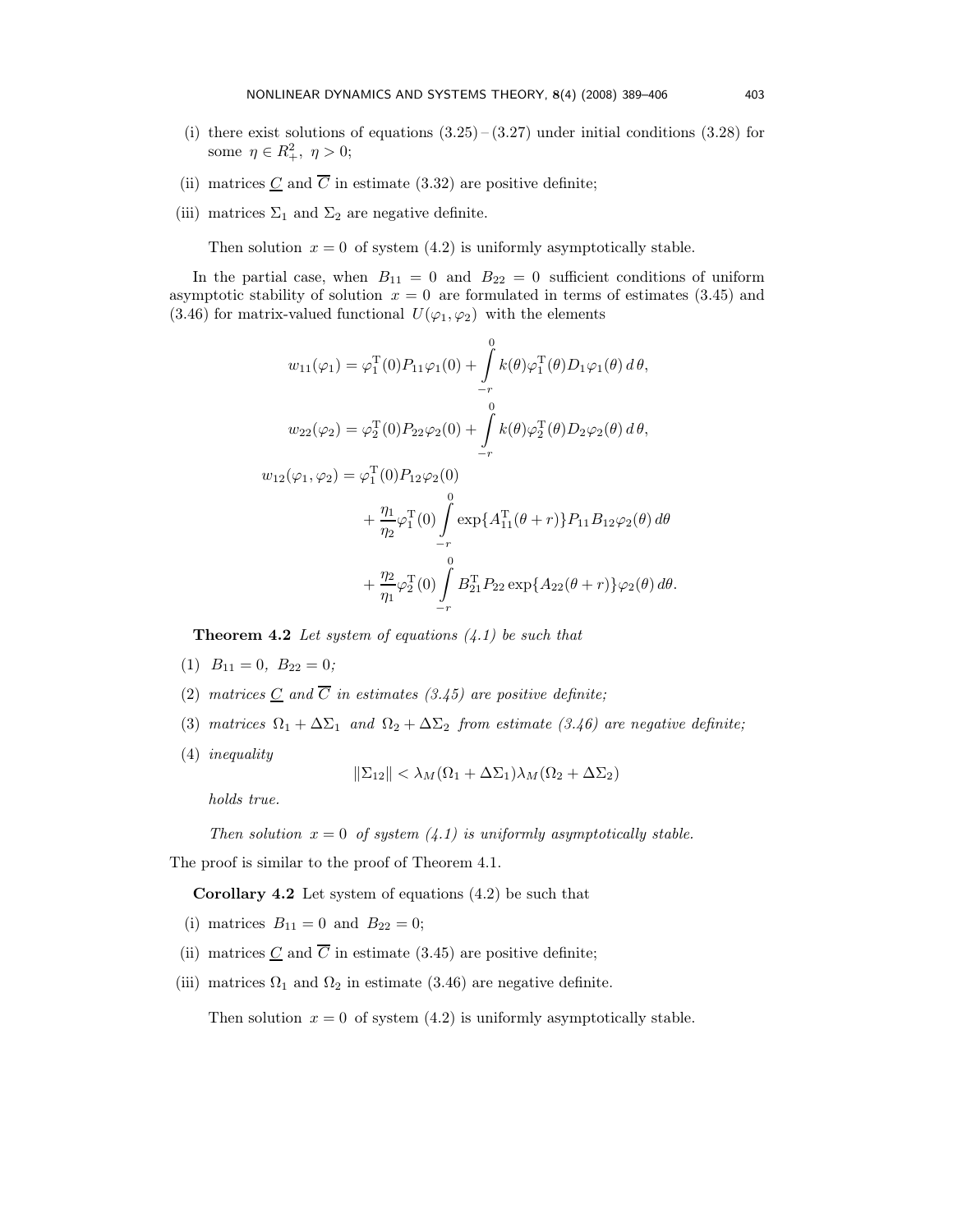## 5 Application

As applications of results of Section 3.3 we consider oscillations of a harmonic oscillator. The perturbed motion equation of the oscillator is

$$
\frac{d^2x}{dt^2} + \mu \frac{dx}{dt} + \omega^2 x(t) + cx(t - r) = 0,
$$
\n(5.1)

where x is a state variable,  $\omega$ ,  $c, \mu > 0$  are constants. Introduce an auxiliary variable  $y = \frac{dx}{dt}$  and present equation (5.1) as a system

$$
\begin{aligned} \frac{dx}{dt} &= y, \\ \frac{dy}{dt} &= -\omega^2 x(t) - \mu y(t) - cx(t - r). \end{aligned} \tag{5.2}
$$

Applying the proposed technique of construction of the Liapunov functionals for system (5.2) we construct a scalar functional  $w(\varphi_1, \varphi_2)$  as

$$
w(\varphi_1, \varphi_2) = v_{11}(\varphi_1) + 2v_{12}(\varphi_1, \varphi_2) + v_{22}(\varphi_2), \tag{5.3}
$$

where

$$
v_{11}(\varphi_1) = \gamma^2 \varphi_1^2(0) + \gamma^2 d_1 \int_{-r}^0 \left(1 + \frac{\theta}{2r}\right) \varphi_1^2(\theta) d\theta,
$$
  

$$
v_{22}(\varphi_2) = \varphi_2^2(0) d_2 \int_{-r}^0 \left(1 + \frac{\theta}{2r}\right) \varphi_2^2(\theta) d\theta,
$$
  

$$
v_{12}(\varphi_1, \varphi_2) = 2 \frac{\gamma^2 - \omega^2 - ce^{-\mu r}}{\mu} \varphi_1(0) \varphi_2(0) - 2ce^{-\mu r} \varphi_2(0) \int_{-r}^0 e^{-\mu \theta} \varphi_1(\theta) d\theta,
$$

and  $\gamma$ ,  $d_1$  and  $d_2$  are indefinite positive constants.

Functional (5.3) can be estimated from below by means of the Cauchy–Bunyakovsky inequality

$$
w(\varphi_1, \varphi_2) \ge \gamma^2 \varphi_1^2(0) + \varphi_2^2(0) - 2 \frac{\gamma^2 - \omega^2 - ce^{-\mu r}}{\mu} |\varphi_1(0)| |\varphi_2(0)|
$$
  
+ 
$$
\frac{\gamma^2 d_1}{2} ||\varphi_1(\theta)||_{L_2}^2 + \frac{d_2}{2} ||\varphi_2(\theta)||_{L_2}^2 - 2|c|e^{-\mu r} \sqrt{\frac{e^{2\mu r} - 1}{2\mu}} |\varphi_2(0)| ||\varphi_1(\theta)||_{L_2}.
$$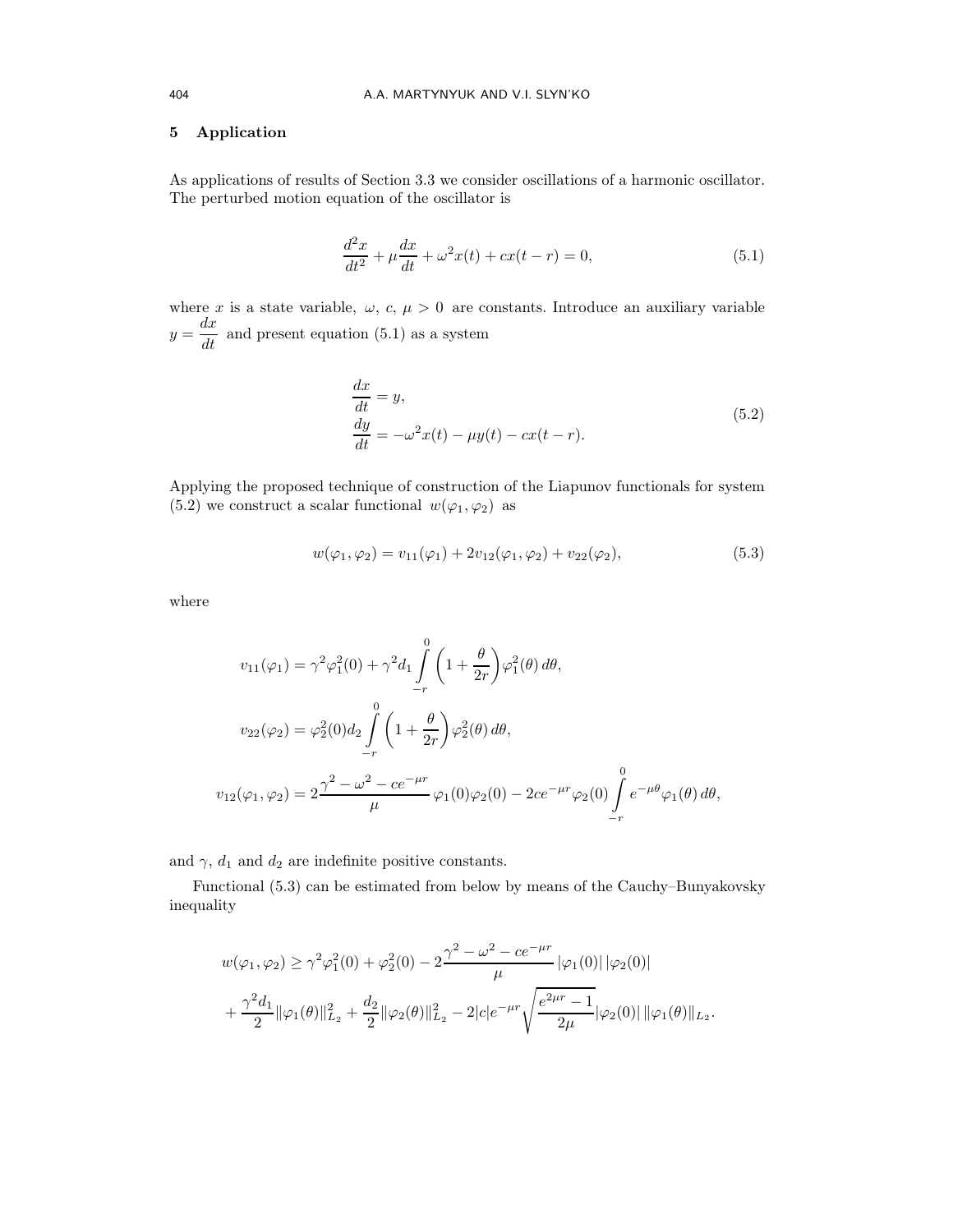The derivative of functional (5.3) along solutions of system (5.2) is

$$
D^+w(\varphi_1, \varphi_2)|_{(5,2)} = \left(d_1\gamma^2 - \frac{2\omega^2(\gamma^2 - \omega^2 - ce^{-\mu r})}{\mu}\right)\varphi_1^2(0)
$$
  

$$
-\frac{d_1\gamma^2}{2}\varphi_1^2(-r) - \frac{d_1\gamma^2}{2r}||\varphi_1(\theta)||_{L_2}^2 - \frac{2c(\gamma^2 - \omega^2 - ce^{-\mu r})}{\mu}\varphi_1(0)\varphi_1(-r)
$$
  

$$
+ 2ce^{-\mu r}\omega^2\varphi_1(0)\int_{-r}^{0}e^{-\mu\theta}\varphi_1(\theta)\,d\theta + 2c^2e^{-\mu r}\varphi_1(-r)\int_{-r}^{0}e^{-\mu\theta}\varphi_1(\theta)\,d\theta
$$
  

$$
+\left(-2\mu + d_2 + \frac{2(\gamma^2 - \omega^2 - ce^{-\mu r})}{\mu}\right)\varphi_2^2(0) - \frac{d_2}{2}\varphi_2^2(-r) - \frac{d_2}{2r}||\varphi_2(\theta)||_{L_2}^2.
$$
 (5.4)

The analysis of (5.4) shows that it is reasonable to take constants  $\gamma^2 = \omega^2 + ce^{-\mu r} + \frac{\mu^2}{2}$  $\frac{x}{2}$  $d_1 = \frac{\mu \omega^2}{2\mu}$  $rac{d\omega^2}{2\gamma}$  and  $d_2 = \frac{\mu}{2}$  $\frac{\mu}{2}$ . Applying the Cauchy-Bunyakovsky inequality once again we estimate derivative (5.4) of functional (5.3)

$$
D^+w(\varphi_1, \varphi_2)|_{(5,1)} \leq \left(d_1\gamma^2 - \frac{2\omega^2(\gamma^2 - \omega^2 - ce^{-\mu r})}{\mu}\right)\varphi_1^2(0)
$$
  

$$
-\frac{d_1\gamma^2}{2}\varphi_1^2(-r) - \frac{d_1\gamma^2}{2r} \|\varphi_1(\theta)\|_{L_2}^2 + \frac{2|c|(\gamma^2 - \omega^2 - ce^{-\mu r})}{\mu} \|\varphi_1(0)\| \|\varphi_1(-r)\|
$$
  

$$
+ 2|c|e^{-\mu r}\omega^2 \sqrt{\frac{e^{2\mu r} - 1}{2\mu}} \|\varphi_1(0)\| \|\varphi_1(\theta)\|_{L_2}
$$
  

$$
+ 2c^2 e^{-\mu r} \sqrt{\frac{e^{2\mu r} - 1}{2\mu}} \|\varphi_1(-r)\| \|\varphi_1(\theta)\|_{L_2}^2
$$
  

$$
+ \left(-2\mu + d_2 + \frac{2(\gamma^2 - \omega^2 - ce^{-\mu r})}{\mu}\right)\varphi_2^2(0) - \frac{d_2}{2}\varphi_2^2(-r) - \frac{d_2}{2r} \|\varphi_2(\theta)\|_{L_2}^2.
$$

Conditions of positive definiteness of functional  $w(\varphi_1, \varphi_2)$  and negative definiteness of functional  $D^+w(\varphi_1,\varphi_2)|_{(5,2)}$  yield new conditions of asymptotic stability of zero solution of equation (5.2) in the form of the system of inequalities

$$
|c| < \frac{\mu}{2} \sqrt{\frac{\mu}{r(1 - e^{-2\mu r})}}, \quad \omega^2 > |c| \sqrt{\frac{24r(1 - e^{-2\mu r}) + 2\mu^3}{\mu^3 - 4c^2r(1 - e^{-2\mu r})}},
$$
\n
$$
(2\omega^2 + 2ce^{-\mu r} + \mu^2) \left(\mu^2 \omega^2 - 2c^2(1 - e^{-2\mu r})\right) \ge \frac{\mu^4 \omega^2}{2}.
$$

#### 6 Concluding Remarks

It is of interest to apply the proposed approach for a class of neutral functional differential equations with time-varying delay. In [14] the Liapunov functional  $V(x(t))$  is used and a condition for asymptotic stability of zero solution of the system under consideration is established.

Another class of equations being of interest for the application of the method are the logic-dynamical hybrid systems given by a set of subsystems which are linear differentialdifference equations with constant coefficients and constant delay (see [10]).